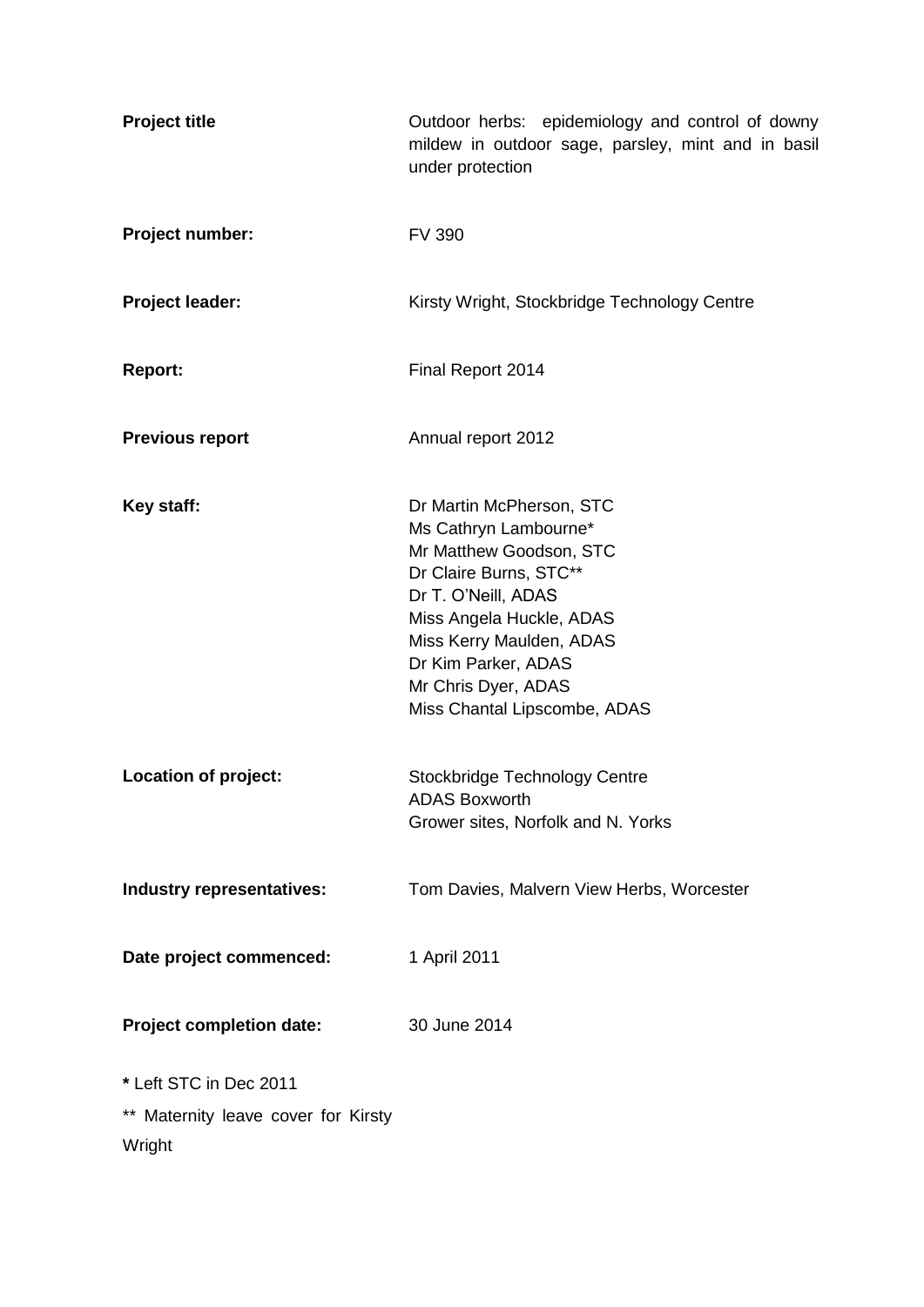## *DISCLAIMER*

*AHDB, operating through its HDC division seeks to ensure that the information contained within this document is accurate at the time of printing. No warranty is given in respect thereof and, to the maximum extent permitted by law the Agriculture and Horticulture Development Board accepts no liability for loss, damage or injury howsoever caused (including that caused by negligence) or suffered directly or indirectly in relation to information and opinions contained in or omitted from this document.* 

*Copyright, Agriculture and Horticulture Development Board 2015. All rights reserved.*

*No part of this publication may be reproduced in any material form (including by photocopy or storage in any medium by electronic means) or any copy or adaptation stored, published or distributed (by physical, electronic or other means) without the prior permission in writing of the Agriculture and Horticulture Development Board, other than by reproduction in an unmodified form for the sole purpose of use as an information resource when the Agriculture and Horticulture Development Board or HDC is clearly acknowledged as the source, or in accordance with the provisions of the Copyright, Designs and Patents Act 1988. All rights reserved.* 

*AHDB (logo) is a registered trademark of the Agriculture and Horticulture Development Board.*

*HDC is a registered trademark of the Agriculture and Horticulture Development Board, for use by its HDC division.*

*All other trademarks, logos and brand names contained in this publication are the trademarks of their respective holders. No rights are granted without the prior written permission of the relevant owners.*

The conditions under which the experiments were carried out and the results have been reported in detail and with accuracy. However, because of the biological nature of the work it must be borne in mind that different circumstances and conditions could produce different results. Therefore, care must be taken with interpretation of the results, especially if they are used as the basis for commercial product recommendations.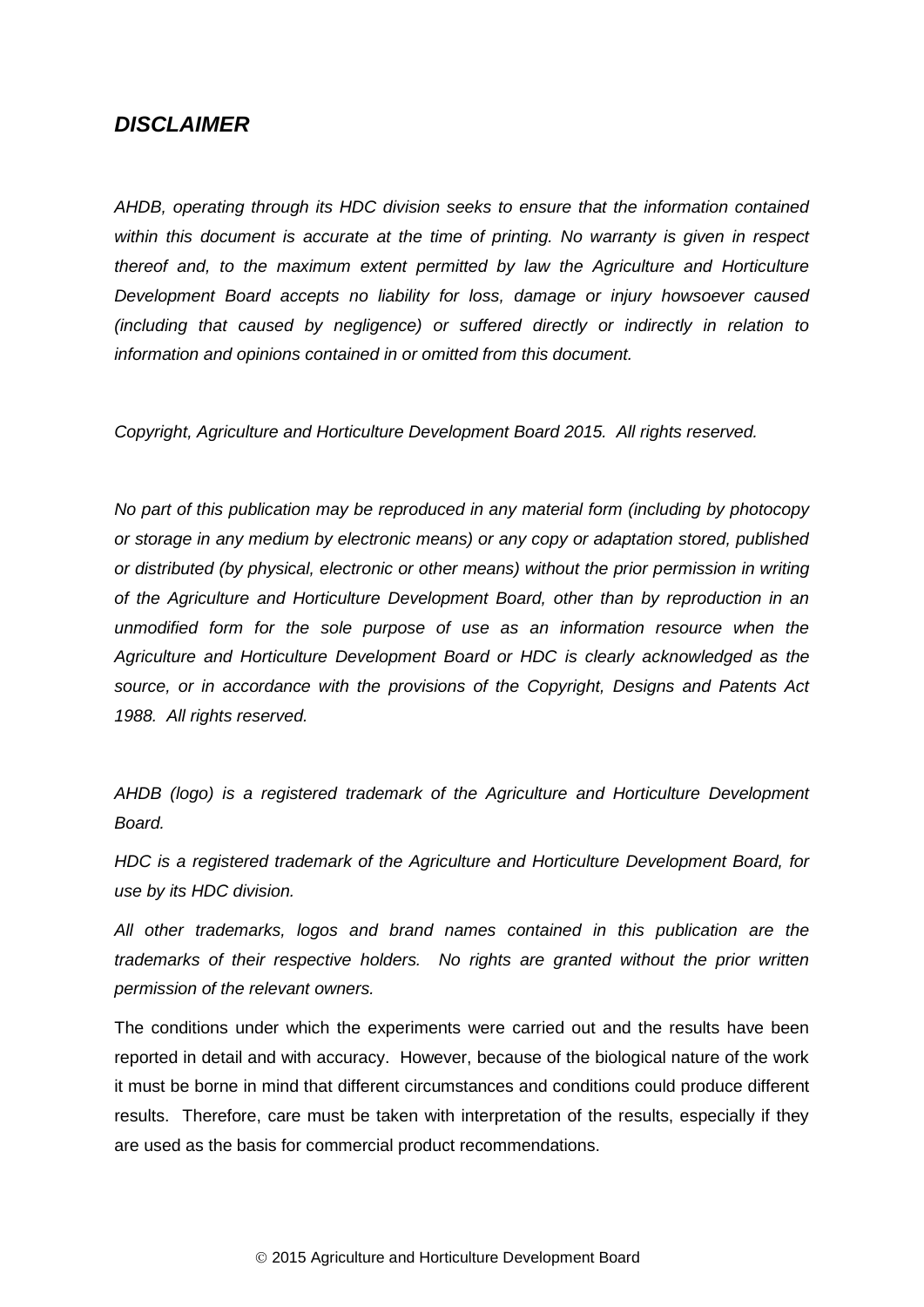# *AUTHENTICATION*

We declare that this work was done under our supervision according to the procedures described herein and that the report represents a true and accurate record of the results obtained.

| Dr Claire Burns (on behalf of Kirsty Wright, on maternity leave)<br><b>Plant Pathologist</b><br>Stockbridge Technology Centre |  |
|-------------------------------------------------------------------------------------------------------------------------------|--|
|                                                                                                                               |  |
| Angela Huckle<br><b>Field Vegetable Consultant</b><br><b>ADAS</b>                                                             |  |
|                                                                                                                               |  |
| <b>Report authorised by:</b>                                                                                                  |  |
| Dr Martin McPherson                                                                                                           |  |
| <b>Science Director</b>                                                                                                       |  |
| Stockbridge Technology Centre                                                                                                 |  |
|                                                                                                                               |  |
| Dr Tim O'Neill                                                                                                                |  |
| Horticulture Research Manager                                                                                                 |  |
| <b>ADAS</b>                                                                                                                   |  |
|                                                                                                                               |  |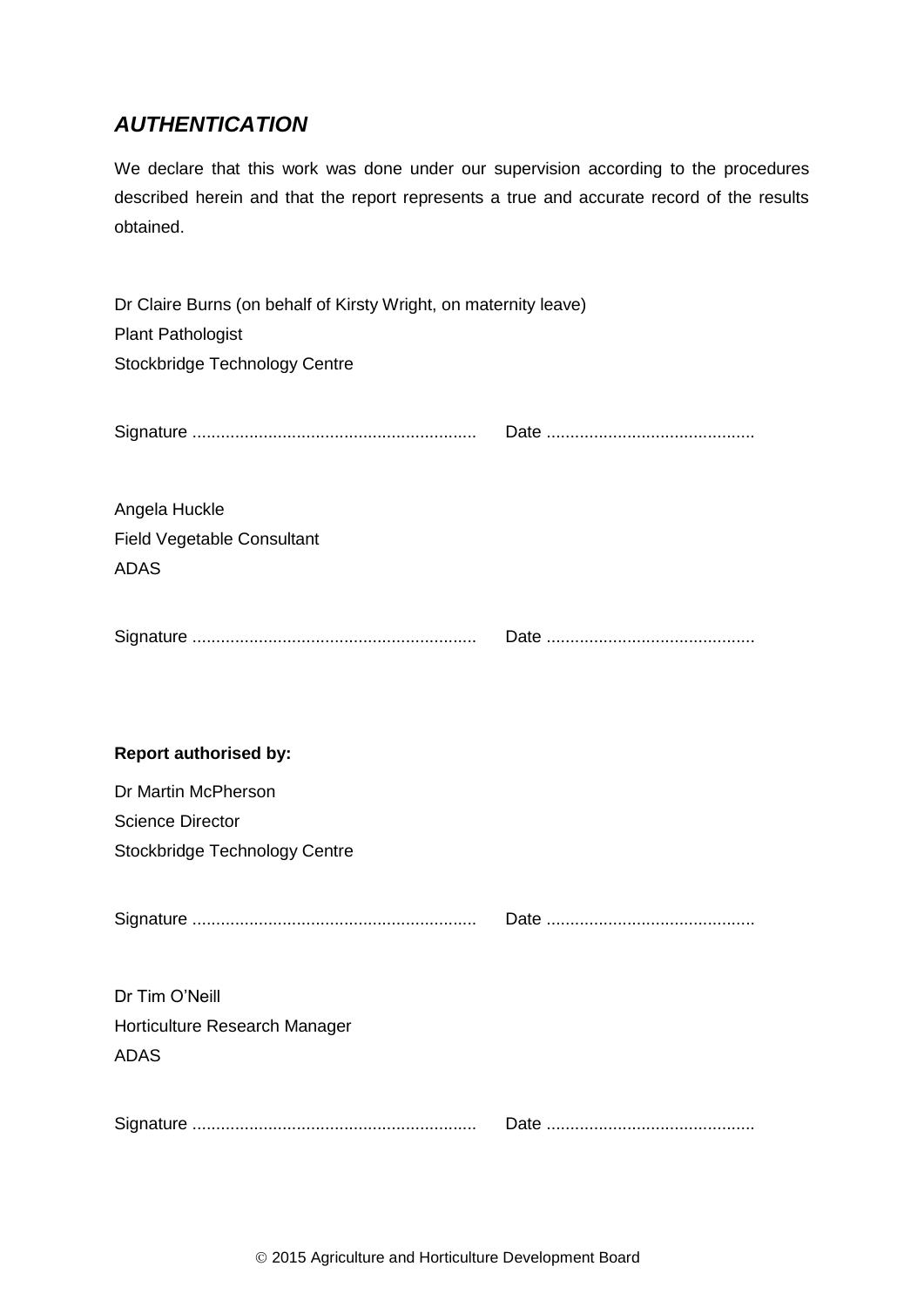# *CONTENTS*

| Objective 1.2: Monitoring environmental conditions and disease development in      |
|------------------------------------------------------------------------------------|
|                                                                                    |
| Objective 1.3: Assessment of environmental parameters on incidence and             |
|                                                                                    |
| Objective 1.4: Assessment of downy mildew survival in soil / crop debris 18        |
| Objective 2: Forecasting environmental periods of high risk for downy mildew       |
|                                                                                    |
|                                                                                    |
| Objective 3.3: Effect of overwinter pesticide drenches to soil and crop debris for |
|                                                                                    |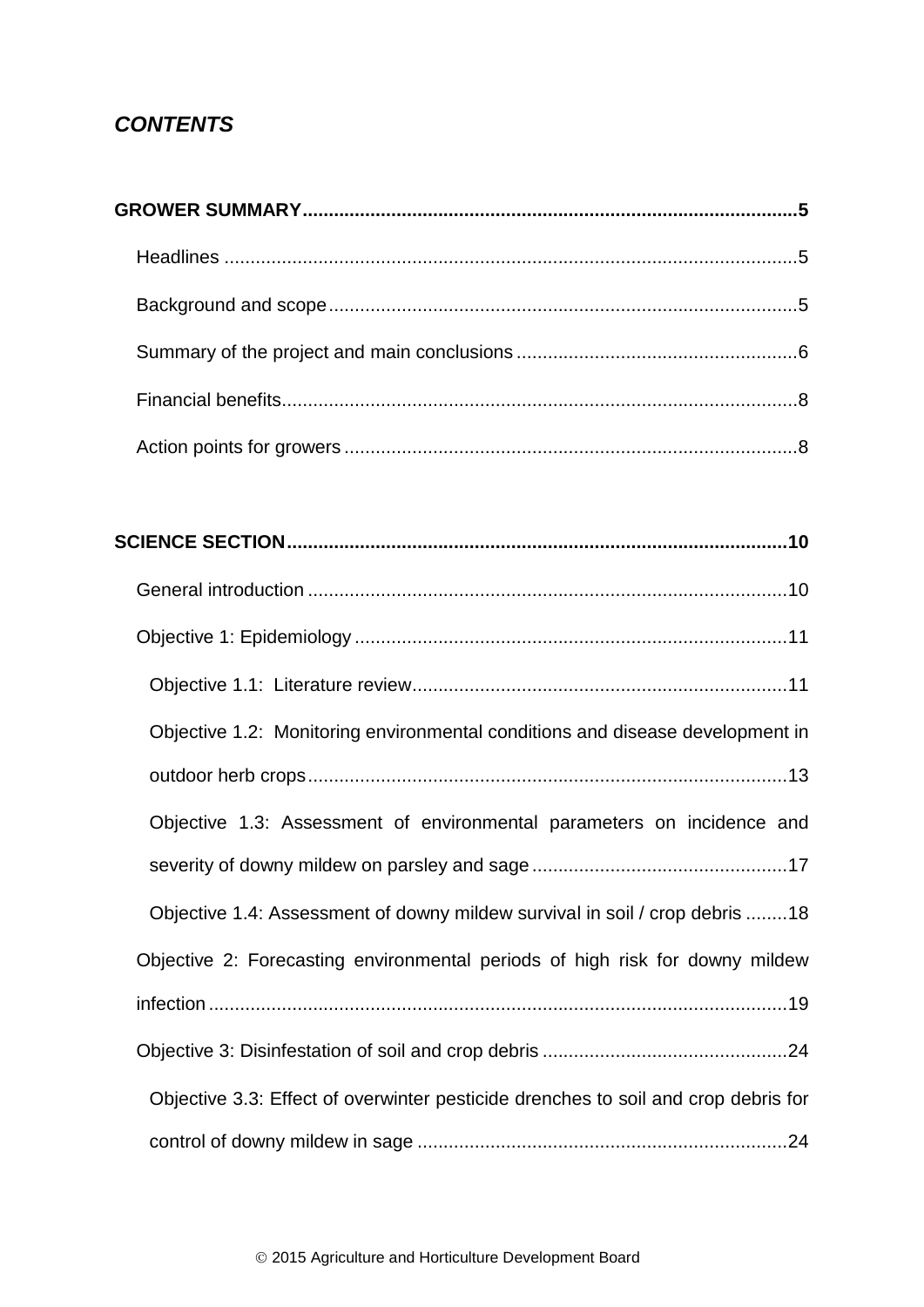| Objective 4: Efficacy of control measures against parsley and basil downy |  |  |
|---------------------------------------------------------------------------|--|--|
|                                                                           |  |  |
|                                                                           |  |  |
|                                                                           |  |  |
| Appendix 1: Incidence and severity assessment data for sage downy mildew  |  |  |
|                                                                           |  |  |
| Appendix 2: Sage disinfestation trial 2012: Statistical assessment 34     |  |  |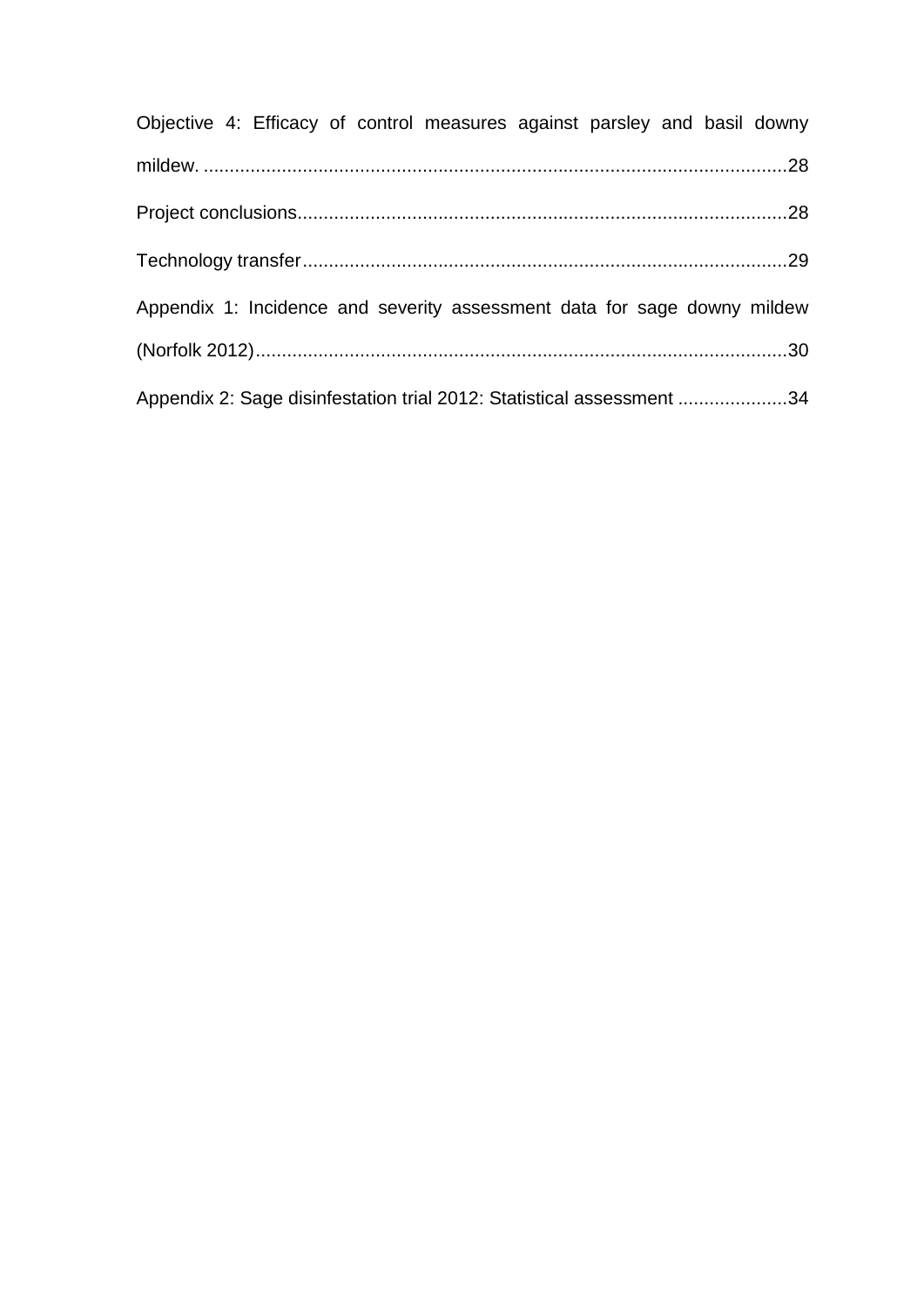# <span id="page-5-0"></span>*GROWER SUMMARY*

## <span id="page-5-1"></span>**Headlines**

- Sage downy mildew may persist in woody plant material between growth seasons.
- Parsley downy mildew infection occurred only in autumn, despite the occurrence of leaf wetness periods of greater than 24 hours and conditions of high relative humidity earlier in the growing season.
- Basil downy mildew, whilst no longer a notifiable disease in the UK, is a particularly aggressive pathogen requiring effective control measures.

## <span id="page-5-2"></span>**Background and scope**

Downy mildew has become an increasing problem over recent years on a range of outdoor grown herbs, particularly sage, mint, and parsley. Downy mildew has also emerged as a problem on UK protected basil. Some growers whose crops were severely affected by downy mildew on sage in 2009 reported up to 80% of the crop being lost to infection.

Downy mildew diseases are caused by a number of different oomycete fungus-like organisms that frequently have narrow host ranges. The first record of *Peronospora lamii* on sage and rosemary in the UK was in May 2004. The same downy mildew species also affects mint. Downy mildews in parsley and basil are caused by different organisms, namely *Plasmopara umbelliferarum* (syn. *Plasmopora petroselini*) and *Peronospora belbahrii*, respectively.

The cool, wet seasons experienced during 2007–2010 were highly conducive to downy mildew infections on a wide range of crops. These high-risk seasons may have given rise to increased inoculum levels in soil and crop debris, and to long-term systemic infections in perennial herb crops like mint and sage.

Given the appropriate environmental conditions, downy mildew can infect herbs in propagation and those grown under protection (tunnels) as well as field-grown perennials or seed-raised crops. Downy mildews of some crops are seed-borne, and, while seed transmission has not been demonstrated for all the herb downy mildews under discussion here, a seed-borne route cannot be discounted, and there is circumstantial evidence to suggest a seed-borne route for dispersal. For example, *Peronospora belbahrii* has been found in association with basil seed, but the significance of this with respect to infection and disease spread is unclear.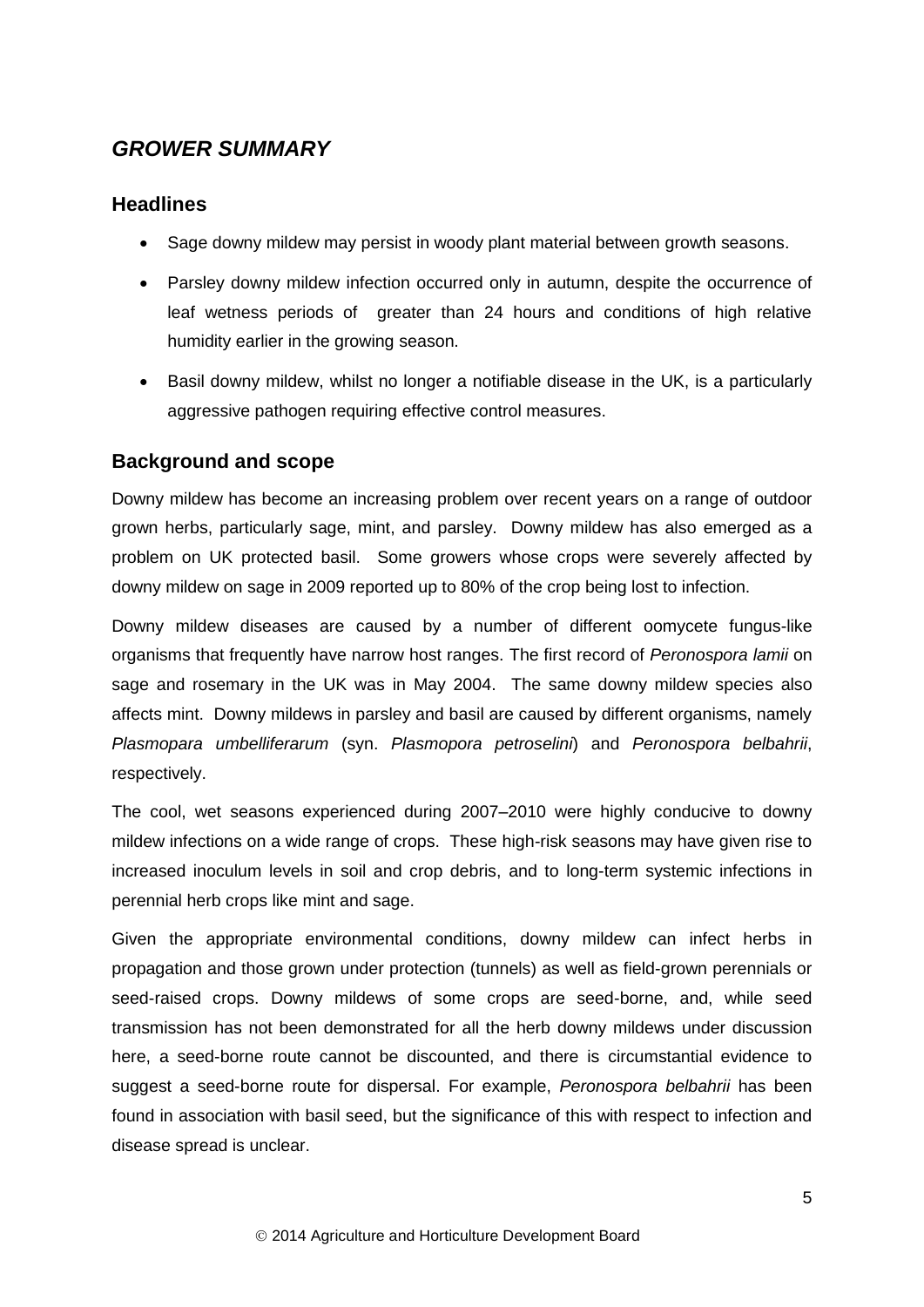A range of fungicide active ingredients such as metalaxyl-M and dimethomorph are available for use on both outdoor and protected herbs. These should provide good activity against downy mildews and other oomycete pathogens, assuming that reduced sensitivity and/or resistance have not developed in the pathogen population. However, the industry is keenly aware of pesticide residue issues and the need to reduce the use of pesticides in line with client (retailer) requirements and this currently presents a particular challenge, especially as there are no effective biopesticide products currently available that have activity against oomycetes. Fungicide applications need to be targeted appropriately, preferably when environmental conditions are favourable for disease development on unprotected crops.

The aims of this project were to determine the environmental conditions posing the greatest risk for downy mildew development through field monitoring, controlled environment work, and literature mining (Objective 1), collate data from Objective 1 to develop a forecasting model for environmental periods of high infection risk (Objective 2), determine whether disinfestation of crop debris and soil could mitigate against infection (Objective 3), and investigate fungicide programmes (Objective 4).

The project was hampered at all stages by lack of reliable infection during the project period (2011–2014). Downy mildews are obligate pathogens, meaning that they cannot be cultured artificially for use as inoculum. Problems were experienced in obtaining suitable inoculum, and, when inoculum was sourced successfully, achieving effective artificial infection proved difficult.

### <span id="page-6-0"></span>**Summary of the project and main conclusions**

Downy mildew and environmental conditions were monitored in field crops of parsley (*Petroselinum crispum*) and sage (*Salvia officinalis*) in Norfolk and in sage and mint (*Mentha* spp.) in North Yorkshire in the 2011 and 2012 growing seasons. Environmental parameters were recorded at each site. Disease monitoring was carried out in crops managed under commercial conditions with standard products applied for pests, disease and weeds as necessary. No downy mildew developed in either crop in North Yorkshire in the 2011 season, and only a small amount of disease was seen in 2012, in sage.

Downy mildew was first observed in the Norfolk parsley crop in late September in both 2011 and 2012. In 2011, this subsequently spread rapidly, affecting 80% of assessed plots by the middle of October. The similar emergence date in both years suggests that cooler autumn temperatures are likely to be particularly conducive to disease development and spread. This is supported by the controlled environment work (2011). Artificial infection levels were minimal under controlled environment conditions; nevertheless, parsley downy mildew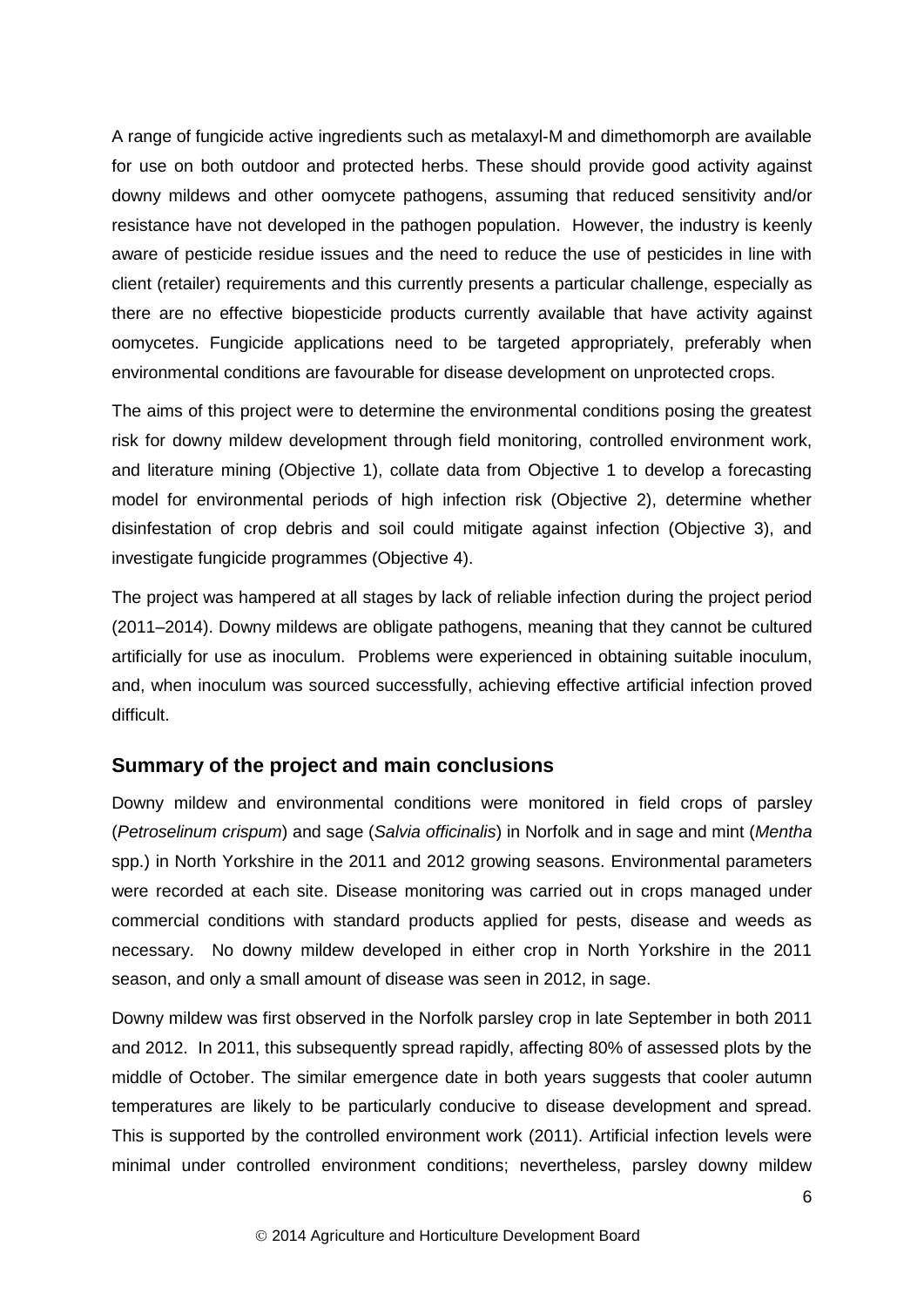infection appeared to occur more readily at lower temperatures (5–15°C) than other downy mildews, and infection occurred with leaf wetness periods as short as 1 hour. Summer 2012 was particularly wet, yet parsley downy mildew still did not develop in commercial crops until early autumn. This suggests that temperature may be of more importance than high relative humidity for disease development, though this may also be indicative of waning plant strength and persistence/effectiveness of chemical control as the crop moved into autumn. By contrast, parsley downy mildew was sustained throughout periods of higher temperatures (early to late spring, 2014) in a small number of test plants at STC when high-humidity was maintained through fleecing. In summary, both lower temperatures and prolonged periods of high humidity were conducive to disease development, but early autumn appears to be a period of particularly high risk.

<span id="page-7-0"></span>Downy mildew was present at the majority of assessments in the sage crop (Norfolk) in both 2011 and 2012. In 2011, downy mildew symptoms increased with time on new growth and after each cut but then declined towards the end of the season. No clear correlation between disease development and environmental conditions was apparent, but disease severity increased in early autumn 2012 coinciding with high rainfall levels. Controlled environment work indicated that the optimal conditions for infection were 10–20°C with leaf wetness periods of 6–24 h. However, pesticide treatment of sage plants and crop debris between the 2011 and 2012 seasons had only minimal effect (in spring) and no effect over the whole 2012 season, suggesting that infection in sage may derive from pathogen persistence in woody plant material, despite pesticide application, or that infection arrives each year as airborne spores (sporangia). The products used were SL567A, Previcur Energy, Invader, Signum, and a tank mix of SL567A and Invader, and these were applied in winter 2011 and/or early spring 2012. Sprays were applied over the top of plants to the point of run-off (1000 l/ha) so that the plants and soil were well treated, simulating a drench spray. At the time the work was conducted, the fungicides used were authorised for use on sage under the Extension of Authorisations for Minor Use (EAMU) system (formerly SOLA). Some efficacy was seen with Invader and Signum at the spring assessment (prior to the second spray), but disease severity at later assessments did not differ between treatments. This suggests that disinfestation may be of some value when clearing ground for new crops, but is not likely to minimize disease development in an existing crop.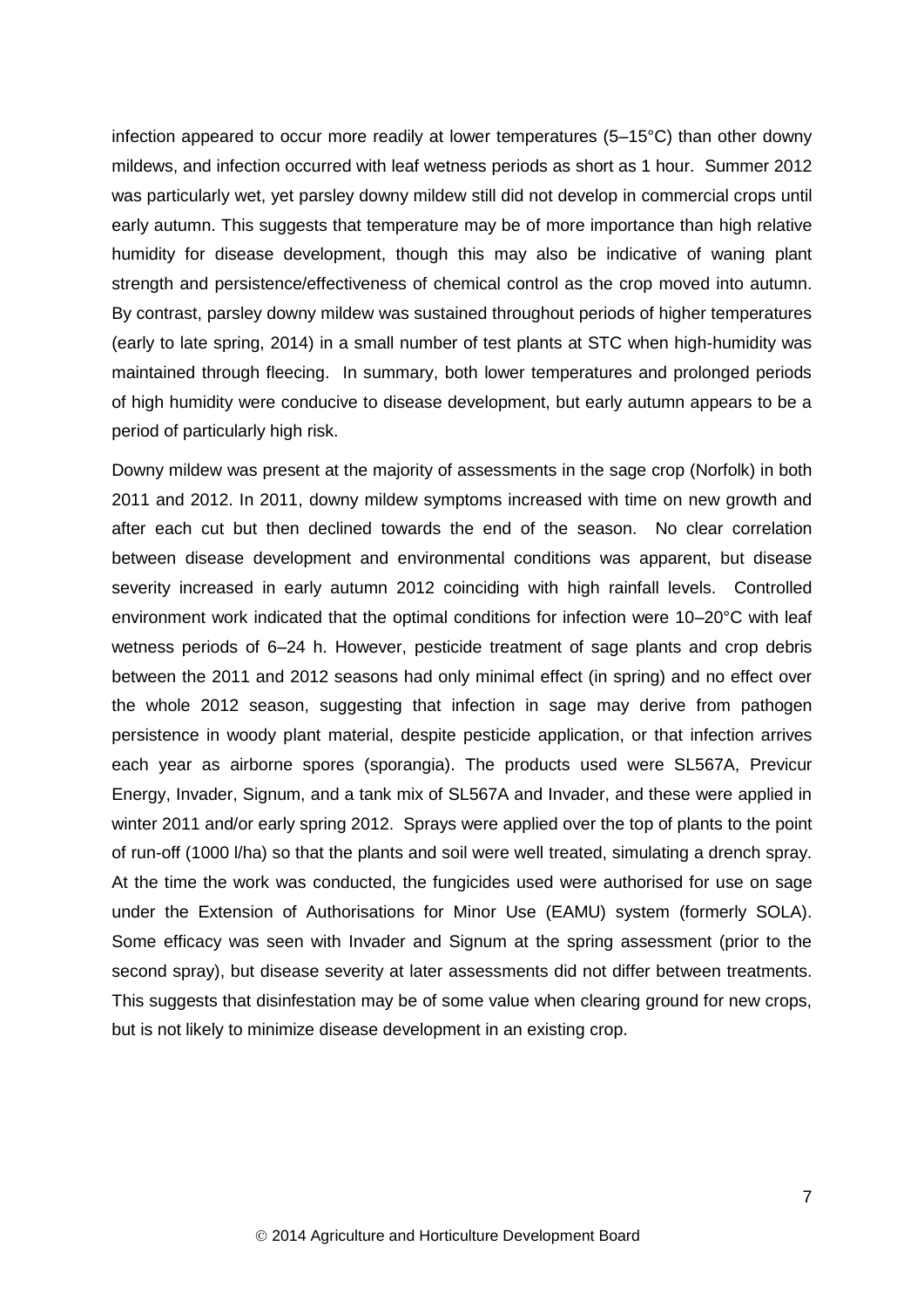## **Financial benefits**

 This project has provided additional information regarding the development and persistence of herb downy mildews, particularly in parsley and sage, and the conditions under which the diseases are most problematic. Unfortunately, due to low disease levels in commercial crops during the project, less progress was made than hoped and further work is necessary towards effective control of the pathogen

## <span id="page-8-0"></span>**Action points for growers**

- Winter weather severity and spring/summer rainfall are factors that might be used to assess seasonal risk and hence the prospects for early downy mildew infections. Parsley downy mildew is more likely to occur during cooler autumn periods.
- Herb irrigation should be completed early in the day, wherever possible, so that the crop dries and does not remain wet overnight. Long periods of leaf wetness and cool temperatures will favour downy mildew infection and spread, and are best avoided where possible.
- Open planting and increased spacing within the crop aids airflow around plants and is likely to increase drying of the crop after surface wetness periods. Where possible, reducing leaf wetness periods to less than 24 hours may also help reduce infection periods.
- Downy mildew infection in sage may persist in woody material between seasons or may arrive seasonally as airborne spores. Pesticide treatment of sage material between seasons had minimal effect on disease development. However, growers may wish to consider this type of disinfestation when replacing plants or starting a new crop.
- When this project commenced, basil downy mildew was under statutory control and this made it extremely difficult to source isolates of *P. belbahrii* for study. Statutory control has now been lifted, allowing easier access to isolates for research purposes. The HDC has put out a call for further work on Basil Downy Mildew. Growers will be kept updated on progress.
- Growers should source seed from reputable suppliers. Where possible, seed should be from a disease-free crop that has been treated for downy-mildew.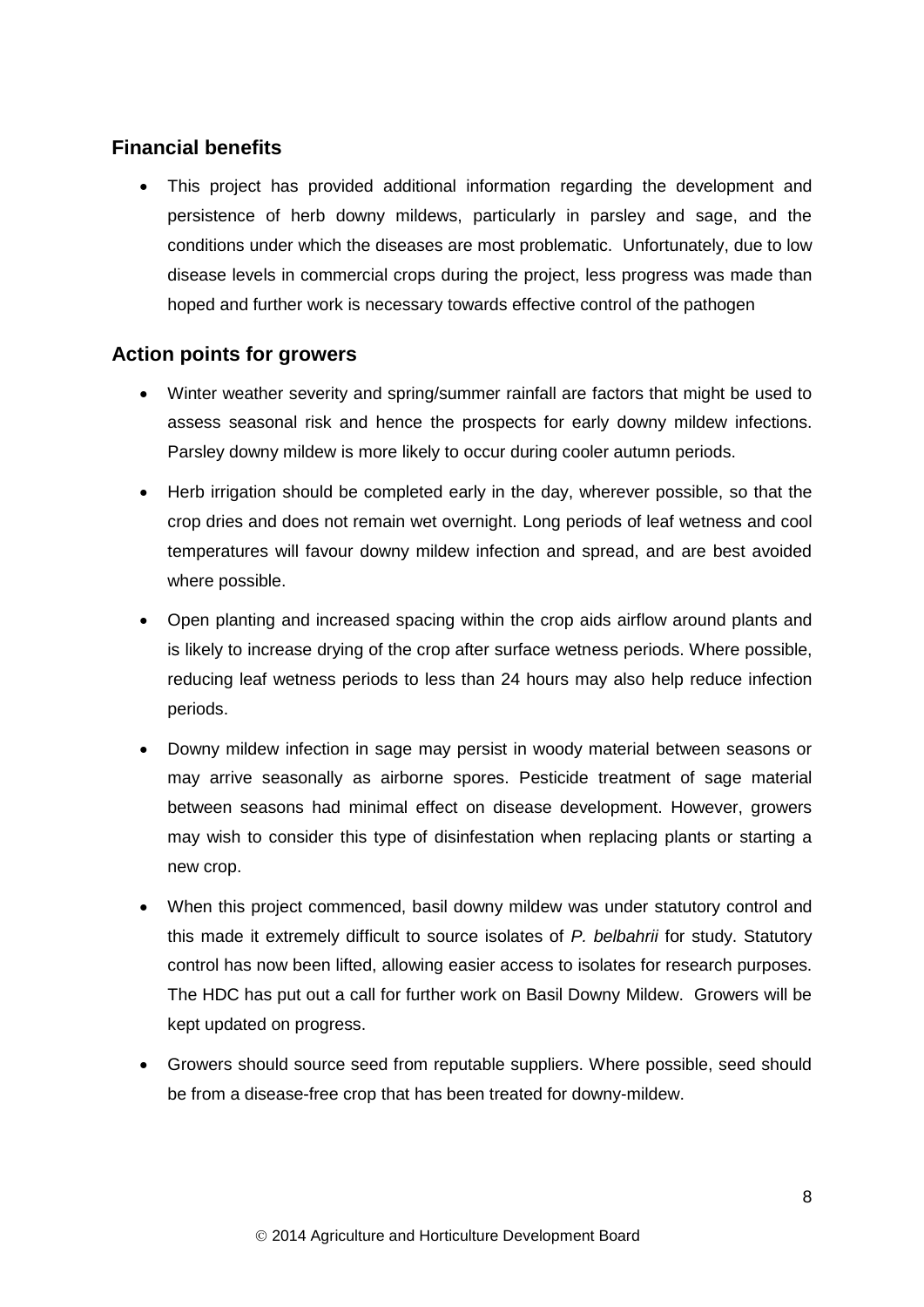This project demonstrated that downy mildew is difficult to control once established and fungicides applied at this point have limited efficacy. Treatment for downy mildew should therefore be applied at or before the first sign of disease.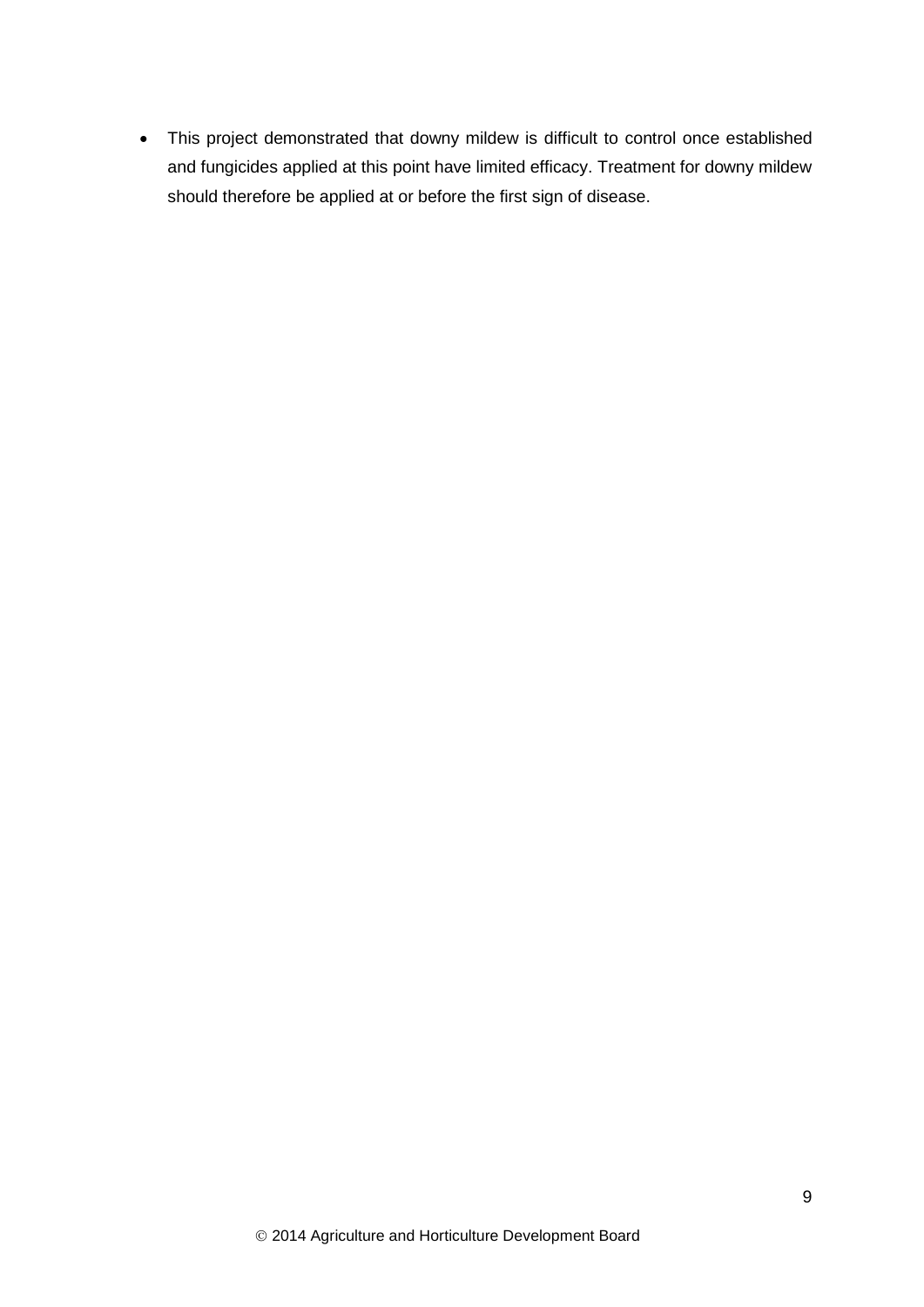# <span id="page-10-0"></span>*SCIENCE SECTION*

## <span id="page-10-1"></span>**General introduction**

Downy mildew has become an increasing problem on a range of outdoor grown herbs, particularly sage, mint and parsley, over the last 4–5 years. Furthermore, outbreaks of downy mildew on protected basil were reported at several sites in the UK in 2010. Some growers whose sage crops were severely affected by downy mildew in 2009 reported that up to 80% of the crop was lost as a result of infection. Basil downy mildew was, until recently, notifiable and of quarantine significance but, since 2013, this is no longer the case.

The aim of this study was to provide information on the epidemiology of the three oomycete pathogens causing downy mildew on sage and mint (*Peronospora lamii),* parsley (*Plasmopara umbelliferarum*) and basil (*Peronospora belbahrii*) as a basis for improved disease control.

Downy mildew pathogens are notoriously difficult to research due to four main factors. Firstly, downy mildews are obligate pathogens and as such cannot be cultured and maintained on artificial growth media in the laboratory. Downy mildews survive only on living plant material or on crop debris, which can lead to situations where research cannot be performed until a natural infection occurs to provide inoculum. Secondly, downy mildew species are often highly host-specific and pathogen inoculum for research trials must to be carefully matched to the correct host genera. Thirdly, some downy mildew pathogens comprise different strains with a high level of specificity to particular cultivars and in some crops (e.g. lettuce) it is necessary to match a particular downy mildew strain with a specific variety for successful infection to occur. This host-pathogen interaction is well understood for lettuce downy mildew, but the situation for herb downy mildews is much less clear at present. Lastly, the pathogen requires the presence of a particular set of environmental conditions for successful infection of the host crop. In general this equates to cool, moist conditions that are typically experienced in spring and autumn in the UK. More specifically, plants need to undergo an extended period of leaf-wetness to ensure occurrence of infection, and temperatures of below 20°C are frequently needed to allow the production of spore bearing structures for disease spread.

Four main objectives were included in this study: epidemiology (Objective 1), forecasting (Objective 2), disinfestation of crop soil and debris (Objective 3), and examination of fungicide programmes (Objective 4)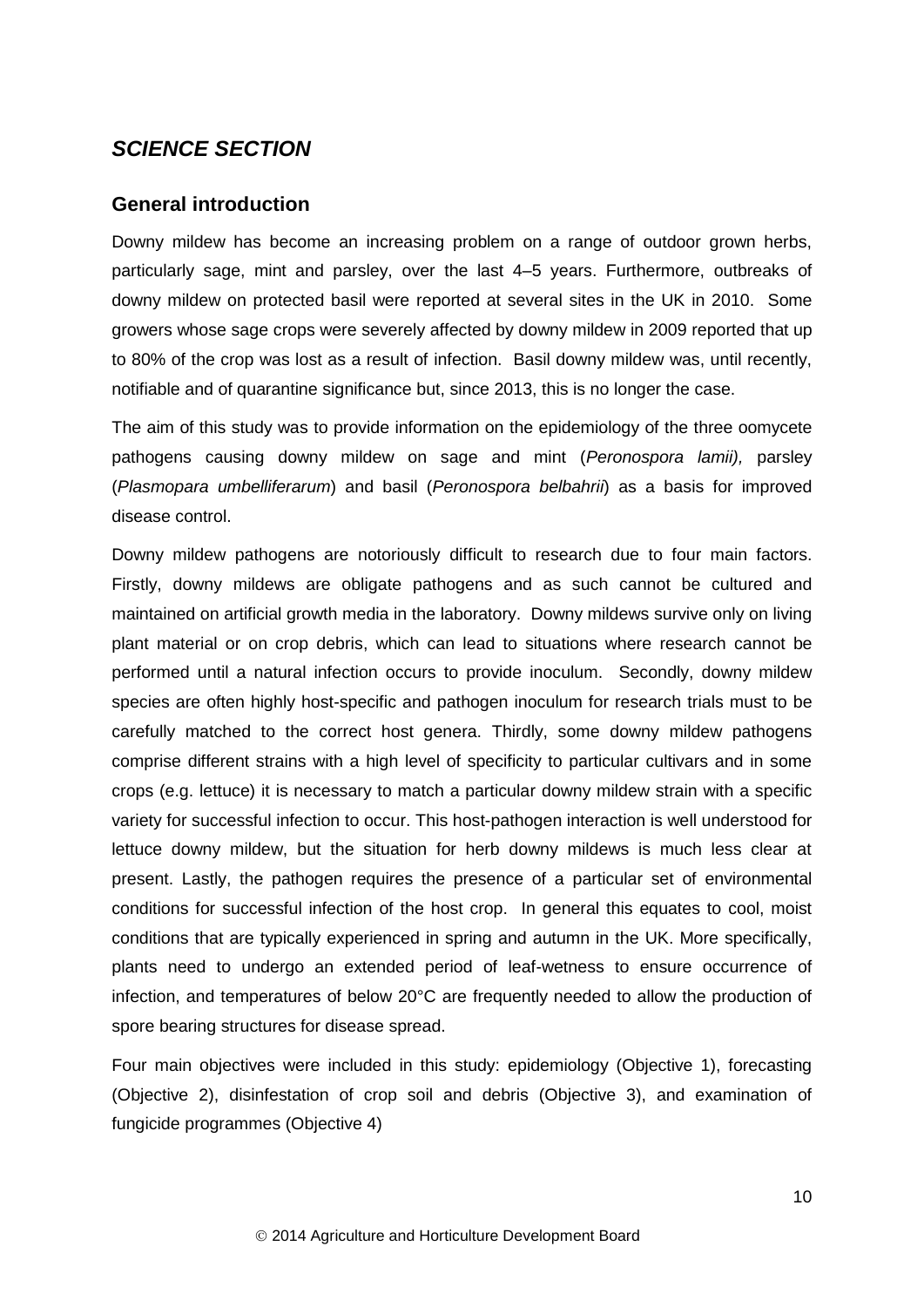## <span id="page-11-0"></span>**Objective 1: Epidemiology**

The aims of Objective 1 were to conduct a review of recent downy mildew literature and gather data regarding the environmental conditions conducive to disease development through field and controlled environment work. In addition, pathogen survival within soil and crop debris was to be examined.

### <span id="page-11-1"></span>**Objective 1.1: Literature review**

A review of the recent literature pertaining to downy mildew pathogens in general, and those that infect herbs in particular, was carried out in 2011, and is available in the 2012 annual report. A summary is provided below.

### **Summary of literature review**

Downy mildew (DM) is the common name of a number of oomycete diseases closely related to *Phytophthora* and *Pythium* spp. DMs are obligate biotrophic plant pathogens, meaning that they can only infect and survive on/in living host material and cannot be cultivated on artificial media (e.g., agar plates) in the laboratory. DMs reproduce primarily asexually, producing sporangia on the outside of the infected leaves. Spores are dispersed by the wind and water splash and, when leaf surface moisture is high, by swimming zoospores. Sexual reproduction can also occur via the production of resting spores or oospores within plant tissues, which leads to greater genetic diversity and an increased likelihood of developing novel pathogenic or fungicide-resistance traits. Oospores have a thick wall and can survive in plant debris in the soil, providing a potential source of inoculum for subsequent host crops. Some downy mildew species can also infect plants systemically within perennial crops (e.g. mint), which can provide an additional means by which the pathogen persists.

DMs in temperate climates generally require cool, moist conditions for survival and dispersal. Temperatures of 10–17°C with high relative humidity are most conducive to growth within the host and production sporangia. Spores landing on new host material require a period of leaf surface wetness to allow the infection process to be completed. However, once plants are infected the fungus can survive higher temperatures, only reproducing (sporulating) once environmental conditions become favourable.

At later stages of DM infection, affected leaves develop angular chlorotic lesions bound by leaf veins. The angular leaf chlorosis is usually accompanied by the production of a felty fungal growth on the underside of the leaf that may be white, brown, grey, or purplish depending on the host and DM species. Several DM species affect herbs, and those of relevance to this study are shown in Table 1.1.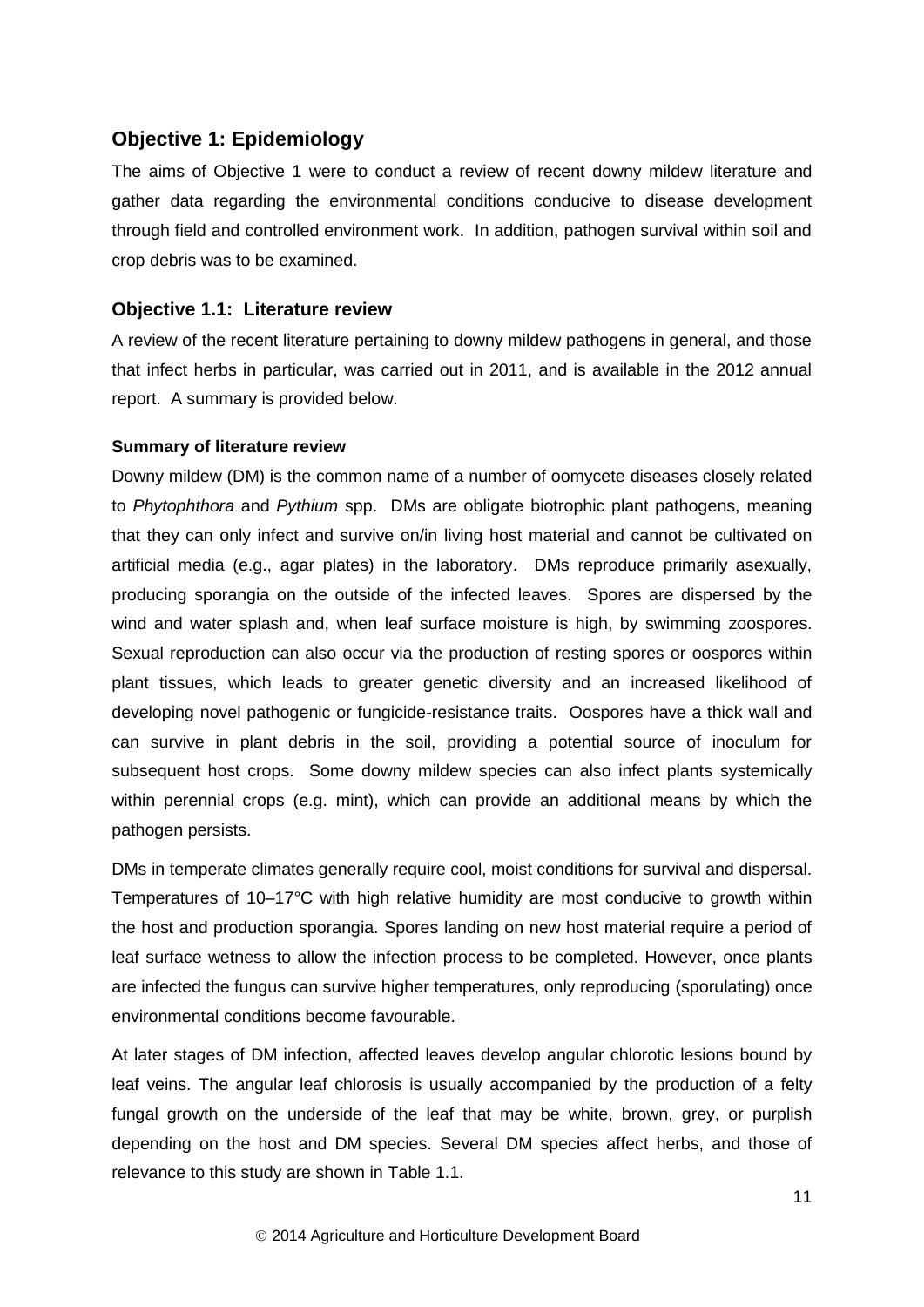| <b>Host family</b> | Host genus<br>(and most common<br>species) | <b>Common</b><br>names | Downy mildew<br>species confirmed<br>on this host |
|--------------------|--------------------------------------------|------------------------|---------------------------------------------------|
| Lamiaceae          | Salvia officinalis                         | Sage                   | Peronospora lamii,<br>P. swinglei and others      |
|                    | Mentha spicata                             | Mint                   | Peronospora lamii                                 |
|                    | Ocimum basilicum                           | Basil                  | Peronospora belbahrii                             |
| Apiaceae           | Petroselinum<br>crispum                    | Parsley                | Plasmopara<br>umbelliferarum                      |

**Table 1.1. Herb hosts and downy mildew pathogens examined in this study**

Each of the herb downy mildews under investigation in this study now seem to be established in UK commercial crops. Both protected and outdoor crops can be at risk and infection is highly dependent on environmental conditions such as cool, damp weather. Plants display symptoms 6–15 days after infection, depending on temperatures, and sporulation can occur very rapidly under the correct conditions.

Where conditions permit, DM occurs on herbs worldwide, and it is possible that this spread may have been exacerbated by the dispersal of infected seed, plants and foliar material across global markets. Crop epidemics can start from a single infected seed locus and spread through crops once sporulation occurs, and therefore seed and plant provenance is of importance. Growers should also consider using cultivars that exhibit disease tolerance or reduced susceptibility, if available. Protectant pesticides may also be of value as eradication once infection has established can be extremely difficult. The environmental conditions favourable to infection should also be avoided where possible to limit incidence and spread of disease. For example, open planting or spacing within a crop, use of trickle or drip irrigation to reduce leaf wetness, and scheduling of overhead irrigation to reduce leaf wetness duration may be of benefit.

A variety of protection measures have been examined for the control of downy mildews in other crops such as lettuce, grapevines, and cucumber, and also some herb crops, such as chives. Approaches included the use of forecasts to assess times of greater risks and guide pesticide application, and the use of specific light wavelengths to reduce sporulation. These approaches met with varied success in terms of disease control and crop yield.

Little scientific work has been previously performed on the epidemiology and control of the herb downy mildews examined in this study. The gathering of baseline data on the occurrence of herb DMs will be of value in developing future control strategies.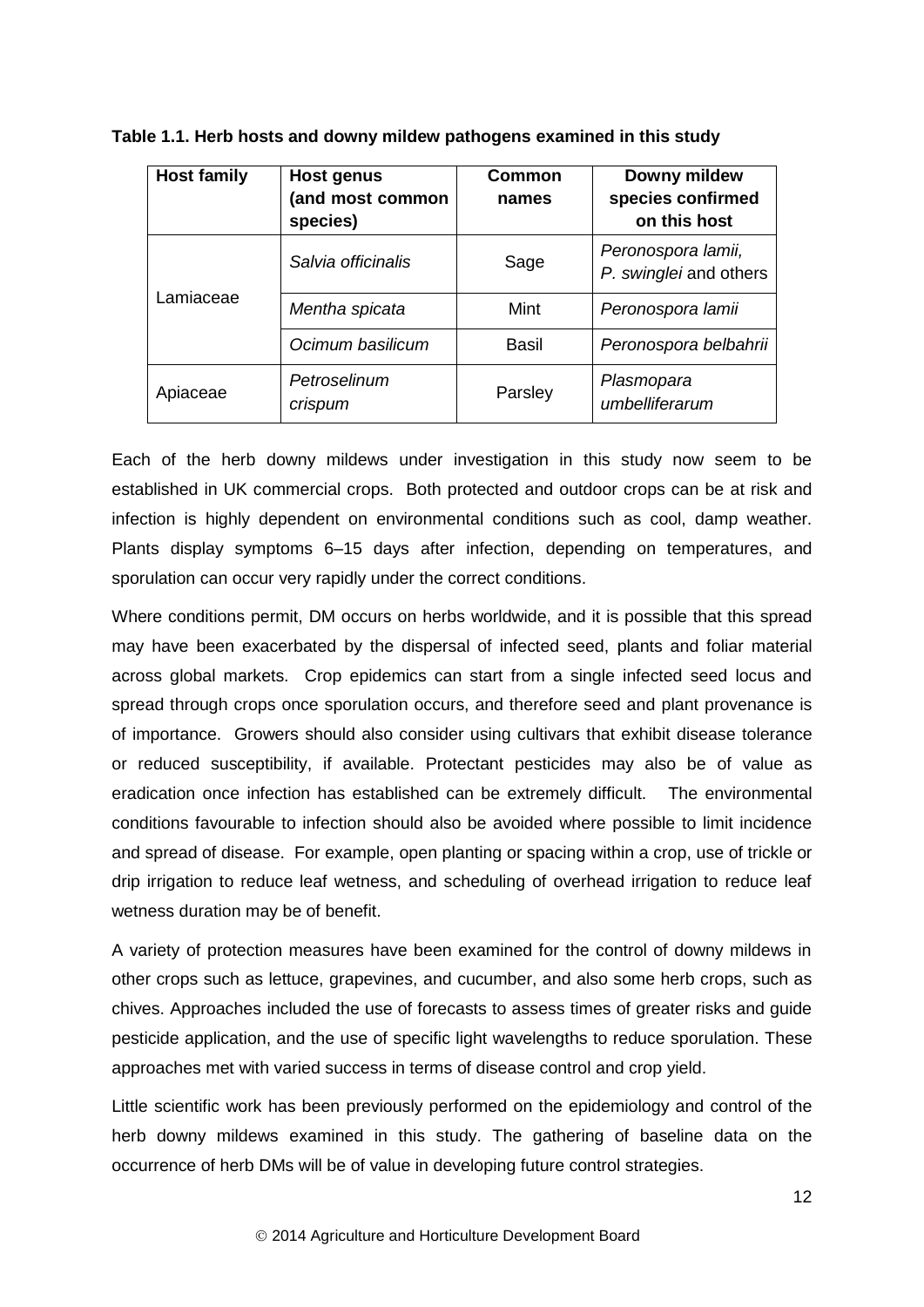# <span id="page-13-0"></span>**Objective 1.2: Monitoring disease development in commercial outdoor herb crops in relation to weather patterns**

### **Introduction**

The aim of monitoring was to assess field sites for disease development while simultaneously monitoring environmental conditions to help determine if weather conditions could be accurately linked to disease occurrence. This knowledge would allow growers to better identify 'high disease risk' events and assist decision-making with respect to instigating appropriate control strategies. Monitoring performed in 2011 is described in the 2012 Annual Report and is summarised below. Monitoring performed in 2012 is described in this report.

### **Summary of previous work (2011)**

Parsley and sage crops were established in 2011 in Norfolk (monitored by ADAS) and sage and mint crops were established in North Yorkshire (monitored by STC). Crops were managed as per commercial practice. No DM symptoms were observed in the crops at the North Yorkshire site.

At the Norfolk site, a disease epidemic commenced in the parsley crop around 30/09/2011 and spread rapidly, affecting ~80% of the crop by 20/10/2011. This corresponded with an extended period in September when leaf wetness periods frequently lasted 30–40 hours and temperatures were mild (5–15°C).

DM was present in all plots at all assessments in the Norfolk sage crop, except when plots had been recently harvested. This suggested the possibility of a systemic infection within the woody parts of the sage plants that remained after harvest. DM symptoms increased with time after harvest and infection was more prevalent on younger leaves. The mode of infection (systemic or from air-borne inoculum) was unclear. Harvesting may have masked any effect of weather on pathogen development due to the removal of susceptible leaf material. However, even prior to harvesting, infection decreased in June and this decrease corresponded with an increase in temperatures and thus there may be a number of factors influencing infection and symptom expression.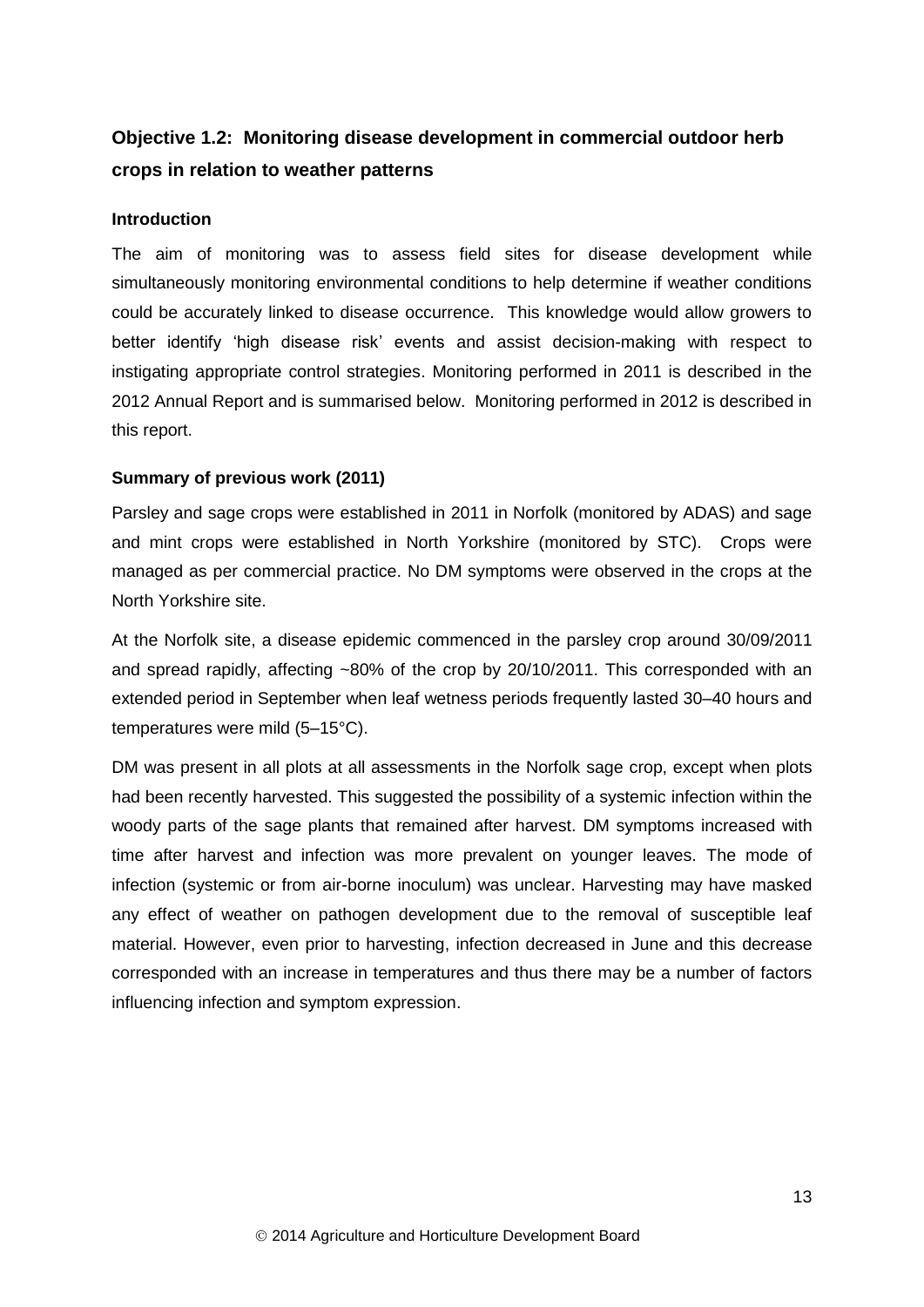# **Monitoring disease development in commercial outdoor herb crops in relation to weather patterns (2012)**

### **Materials and methods**

#### Site and crop details

The Norfolk and Yorkshire crop sites were as described in the 2012 annual report.

#### **Disease assessments**

Disease assessments were conducted as described in the 2012 annual report.

### **Results**

#### Environmental monitoring / weather records

General weather conditions are provided for the Norfolk and North Yorkshire sites in this section (Tables 1.2 & 1.3). Detailed leaf wetness data are provided in Objective 2, which discusses environmental factors with regard to infection.

Environmental data for the Norfolk site are shown in Table 1.2. In general, 2012 was cooler than normal due to cloud cover and rain was recorded on almost a third of the days. Although some hot days occurred in late summer, rainy days were still frequent, and therefore conditions conducive to DM development were present on at least some occasions. For example, although the maximum temperature on  $18<sup>th</sup>$  August was  $31<sup>°</sup>C$ , rain still fell on this day.

Records for the North Yorkshire site are shown in Table 1.3. Rainfall was not determined every day; in these cases, rainfall was estimated from the next available measurement.

As in 2011, air temperatures were similar at the two sites but had a tendency to be lower at the North Yorkshire site in autumn. However, spring temperatures were generally warmer at the North Yorkshire site than the Norfolk site. There was a striking difference in rainfall recorded at the two sites, with the North Yorkshire site receiving substantially more rain. This may be due to the different ways in which the measurements were taken: the Norfolk site data were obtained using a Delta-T logger and the data from the North Yorkshire site were based on farm site records. However, higher relative humidities at the North Yorkshire site support the higher rainfall values.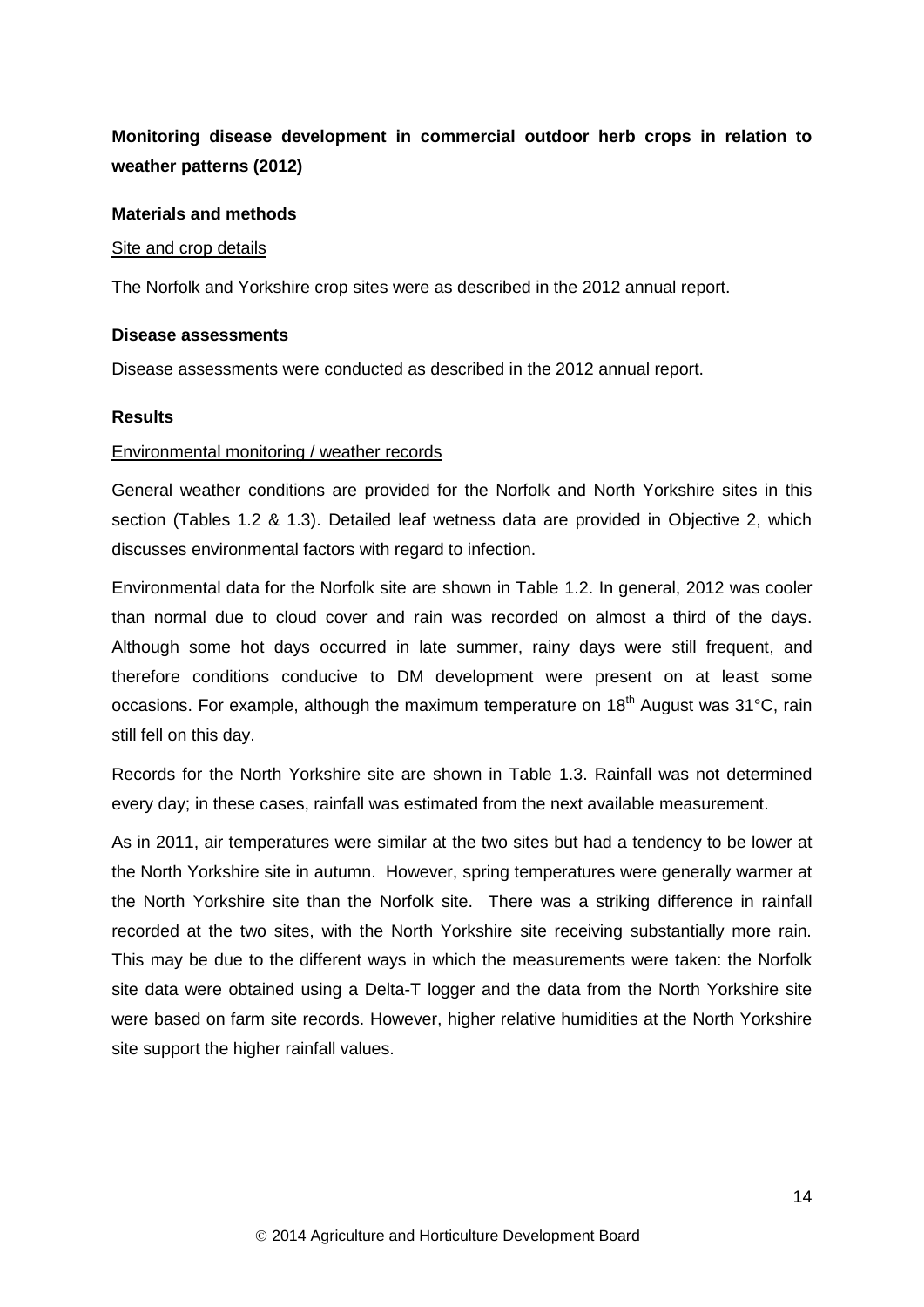|                            | Average<br>Max. Air<br>Temp.<br>$(^{\circ}C)$ | Average Min.<br>Air Temp.<br>$(^{\circ}C)$ | Total rain<br>(mm) | Average rel.<br>humidity<br>$(\% )$ | Rainy<br>days<br>(number) | Rainy<br>days $(\%)$ |
|----------------------------|-----------------------------------------------|--------------------------------------------|--------------------|-------------------------------------|---------------------------|----------------------|
| March (from<br>$21^{st}$   | 19.5                                          | 6.0                                        | 2.0                | 59.2                                | $\overline{2}$            | 20.0                 |
| April                      | 11.7                                          | 4.1                                        | 7.2                | 76.0                                | 9                         | 30.0                 |
| May                        | 16.6                                          | 8.4                                        | 7.2                | 76.2                                | 10                        | 32.3                 |
| June                       | 18.1                                          | 10.2                                       | 9.2                | 77.2                                | 13                        | 43.3                 |
| July                       | 20.8                                          | 12.0                                       | 12.8               | 80.5                                | 11                        | 35.5                 |
| August                     | 22.9                                          | 12.7                                       | 8.6                | 79.9                                | 10                        | 32.3                 |
| September                  | 19.1                                          | 8.1                                        | 5.6                | 80.0                                | 6                         | 20.0                 |
| October (to<br>$12^{th}$ ) | 15.8                                          | 5.8                                        | 1.8                | 85.6                                | $\overline{2}$            | 16.7                 |

## **Table 1.2. Overview of weather conditions at the Norfolk field monitoring site, 2012**

## **Table 1.3. Overview of weather conditions at the N. Yorks. field monitoring site, 2012**

|                            | Average<br>Max. Air<br>Temp.<br>$(^{\circ}C)$ | Average Min.<br>Air Temp.<br>$(^{\circ}C)$ | <b>Total rain</b><br>(mm) | Average rel.<br>humidity<br>(% ) | Rainy days*<br>(number) | Rainy<br>days*<br>(% ) |
|----------------------------|-----------------------------------------------|--------------------------------------------|---------------------------|----------------------------------|-------------------------|------------------------|
| May (from<br>$22^{nd}$ )   | 23.7                                          | 9.9                                        | $\mathbf 0$               | 79.4                             | $\mathbf 0$             | 0                      |
| June                       | 17.6                                          | 9.4                                        | 114                       | 86.5                             | 23                      | 76.7                   |
| July                       | 19.5                                          | 10.8                                       | 74                        | 87.0                             | 19                      | 61.3                   |
| August                     | 21.4                                          | 10.9                                       | 101                       | 87.6                             | 19                      | 61.3                   |
| September                  | 17.3                                          | 7.5                                        | 123                       | 87.9                             | 14                      | 46.7                   |
| October (to<br>$25^{th}$ ) | 12.7                                          | 5.0                                        | 71.5                      | 94.7                             | 11                      | 44.0                   |

\*where data are missing, rainy days are estimated from the next available measurement.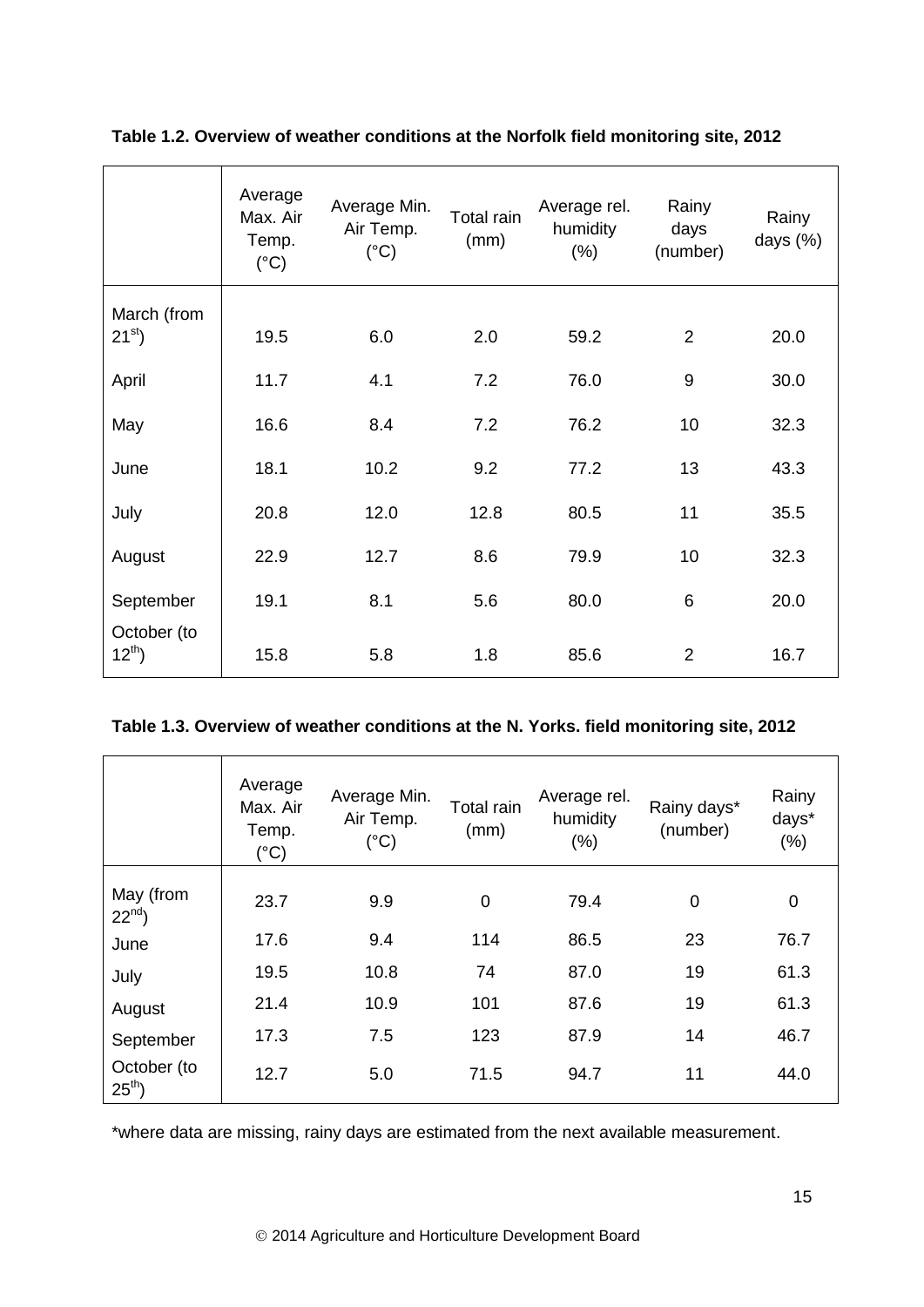### Disease occurrence and development (Norfolk)

#### Parsley

Outbreaks of parsley downy mildew were expected in July and August due to the frequent occurrence of Smith periods (Fig. 2.1). However, no disease was noted until the final crop visit on 26/09/12, and symptoms were minimal. This lack of observed disease may have been due to harvesting of crops after infection occurred but before symptoms could develop. Lack of disease may also have been due to inhibition of the pathogen by the higher temperatures experienced in the summer months. In addition, spores may have been dislodged from leaves during strong rainfall events (> 1mm in 30 min) that occurred on 25/05/12, 11/07/12, 27/07/12, and 18/08/12, and this may have limited the potential for infection.

### Sage

With the exception of the assessment on 09/08/2012, downy mildew was found in the majority of plots at each assessment (See Appendix 1 for assessment data)

### Disease occurrence and development (North Yorkshire)

#### Mint

No downy mildew was observed upon any assessment in the mint crop.

### Sage

The sage crop was assessed on 20/06/12 and 07/08/12 and downy mildew was observed on both occasions (Table 4). Disease appeared to be more severe at the June assessment. However, the crop had recently been cut and the assessment was performed largely on older, unharvested, leaves. Rainfall was heavier at the Yorkshire site than in the Norfolk site, and it is therefore surprising that infection levels were higher in the Norfolk sage crop. It is reasonable to speculate that this difference may have been due to infection status in the previous year. Early infection of the Norfolk crop in 2011 may have carried over into the 2012 crop. This is supported by the limited efficacy of fungicide disinfestation of sage crop debris between seasons (see Objective 3). Conversely, no sage downy mildew was seen in the North Yorkshire crop in 2011 and this may have limited infection in 2012 to that caused by airborne sporangia.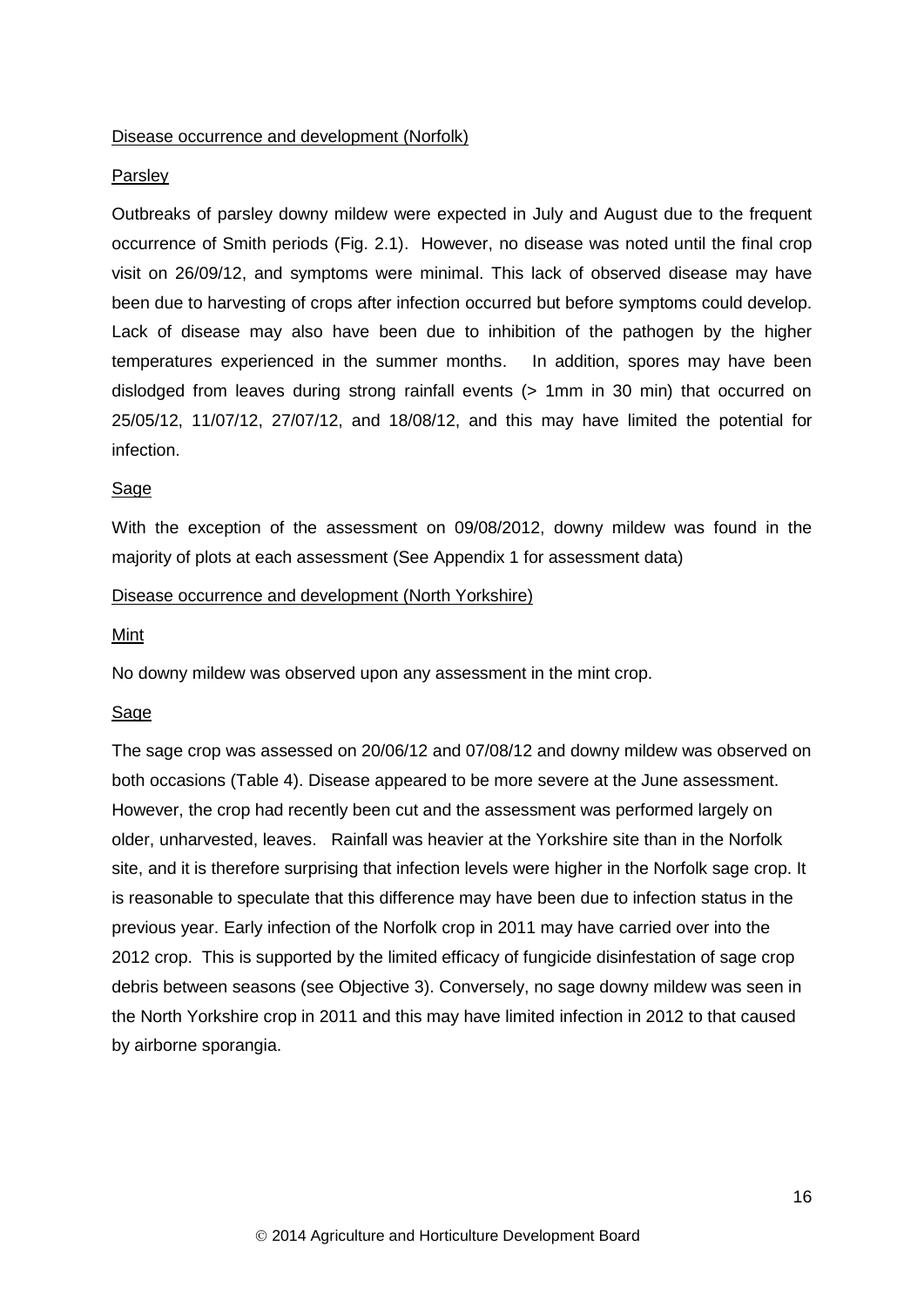| Assessment<br>date | Number of plots affected<br>$(n = 20)$ | Average severity in affected<br>plots (% leaf area) | Severity range in affected<br>plots (% leaf area) |
|--------------------|----------------------------------------|-----------------------------------------------------|---------------------------------------------------|
| 20/06/12           | 14                                     | 23%                                                 | $1 - 50\%$                                        |
| 07/08/12           |                                        | 4 %                                                 | $1 - 5\%$                                         |

### **Table 4. Incidence and severity of sage downy mildew, North Yorkshire - 2012**

# <span id="page-17-0"></span>**Objective 1.3: Assessment of environmental parameters on incidence and severity of downy mildew on parsley and sage**

### **Introduction**

The objective of this work was to provide information on conditions conducive to infection of sage and parsley with *Peronospora lamii* and *Plasmopara umbelliferarum*, respectively. The effects of temperature, leaf wetness and relative humidity on infection by *Peronospora lamii* and *Plasmopara umbelliferarum* were examined under controlled environment (CE) conditions.

#### **Summary of previous controlled environment work (2011–2012)**

Replicate parsley and sage crops were inoculated with *Plasmopora umbelliferarum* and *Peronospora lamii*, respectively, and were incubated under a variety of controlled temperature and leaf wetness conditions at ADAS (Boxworth). Disease incidence was low overall, and, although insufficient data were obtained for statistical analysis, several trends were noted. Sage infection occurred most readily at average temperatures of 15°C (range; 10–20°C) and prolonged leaf wetness periods of 24 h (range; 6–24 h). By contrast, parsley infection occurred most readily at 5°C (range; 5–15°C) and leaf wetness duration appeared less important, with infection occurring with wetness periods as low as 1 h. No parsley infection occurred at 20°C.

These data must be viewed with caution due to the low incidence of disease and lack of statistical significance.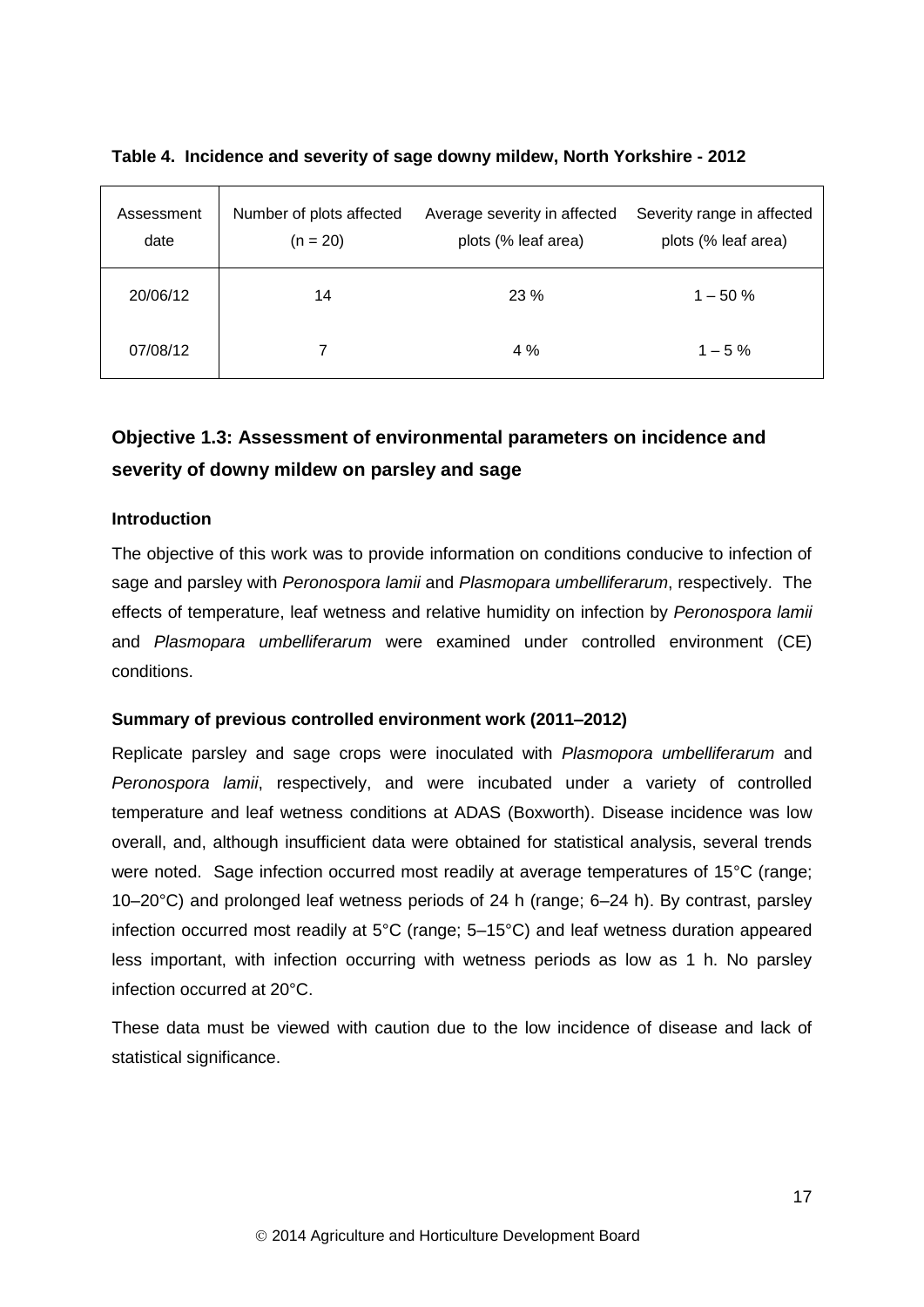### **Environmental parameters (2012**–**2014)**

The controlled environment experiments were due to be repeated in 2014 but were hampered by the absence of suitable inoculum for the obligate pathogen *P. lamii*. Growers were repeatedly approached for samples, but inoculum was either unavailable or was nonviable. Researchers at ADAS used two main strategies in an attempt to produce inoculum for controlled environment experiments. First, parsley seedlings were placed outside on a sheltered hard standing area in case of natural infection from airborne sporangia. Second, seedlings were grown and obtained from growers for artificial inoculation with infected material sourced from  $STC<sup>1</sup>$  or growers. The parsley variety Giant Italian Oscar was used as this had previously proved susceptible to downy mildew sourced from STC. Plants were maintained under conditions of high relative humidity and leaf wetness (e.g., glasshouse, polytunnel, outside with fleece). For inoculation, plants were sprayed late in the afternoon with spore suspensions of  $\geq 1 \times 10^4$  spores/ml. In addition, infected leaves were placed around the plants intended to be infected. Inoculation attempts were unsuccessful, and it was therefore not possible to determine the precise mechanisms and parameters underlying parsley downy mildew infection.

### <span id="page-18-0"></span>**Objective 1.4: Assessment of downy mildew survival in soil / crop debris**

#### **Introduction**

-

The aim of this objective was to determine whether downy mildew pathogens could survive

 $1$  In an attempt to produce inoculum for the controlled environment work in 2014, a small number of parsley plants infected with downy mildew were removed from an STC field study in February 2014 and incubated under fleece with frequent watering and agitation. These plants became heavily infected and were beginning to senesce by April, yet no oospores were found in plant tissues when examined microscopically. In June, fresh curly-leaf and flat-leaf parsley plants were incubated with the infected plants and these also became infected. As these plants were raised to provide inoculum for the controlled environment study, the plants were not monitored and this information is therefore of limited value. However, it is worth noting that infection was active throughout periods of higher daytime temperatures up to 22°C. This contrasts with the controlled environment work from 2011 in which infection was absent above 15°C. This suggests that parsley downy mildew infection may be able to persist at higher daytime temperatures when plants are kept at a constantly high humidity, particularly when a moderate-high level of inoculum is present. Thus, advice to reduce leaf wetness duration and limit overhead watering may be appropriate at higher temperatures as well as lower temperatures. However, this may be difficult to achieve in practice.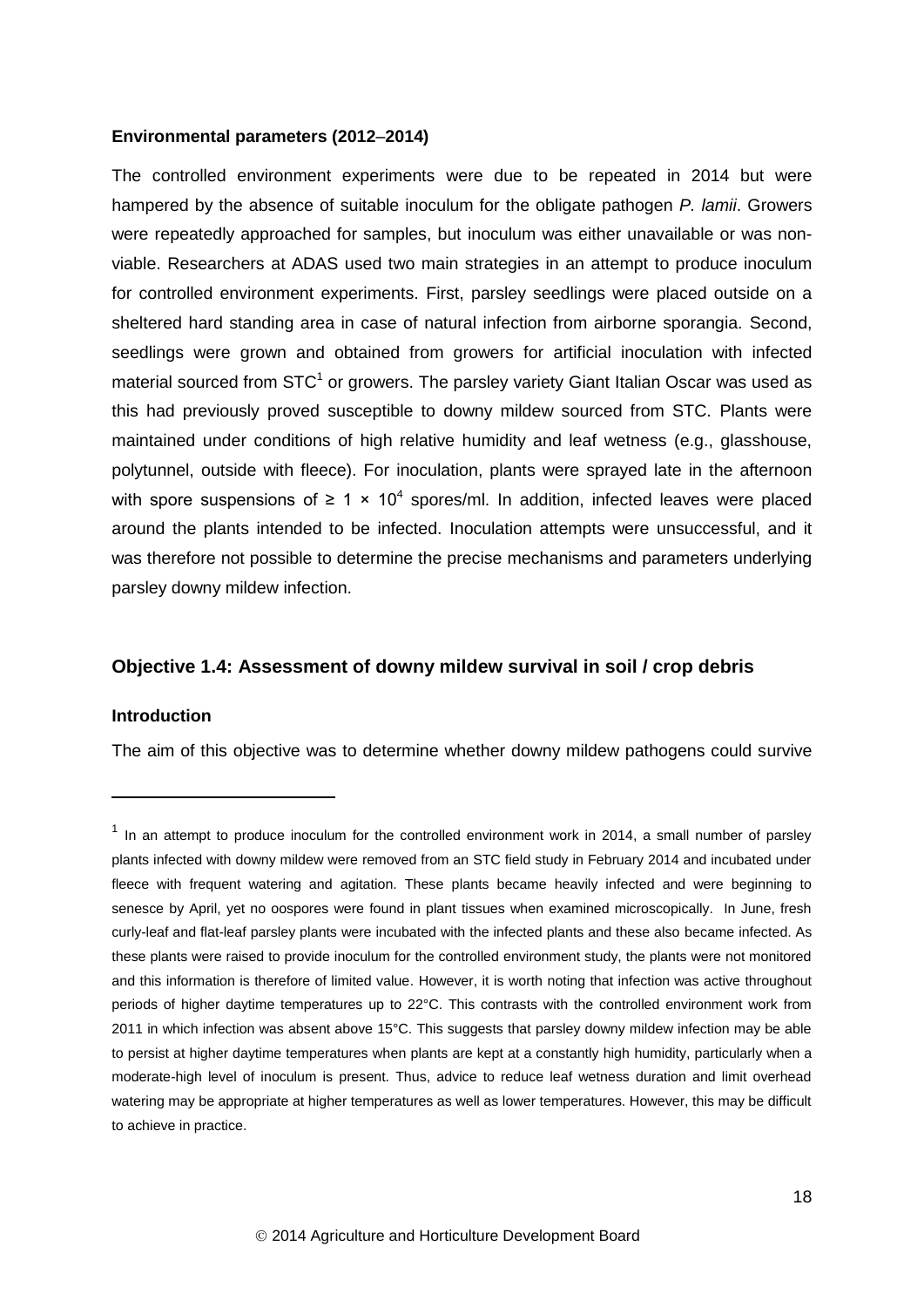in soil and crop debris and re-infect subsequent crops. This information would be of value in determining the necessity for soil disinfestation (see Objective 3).

## **Outcomes**

-

This part of the study was not performed on parsley and sage at the ADAS site due to a lack of available inoculum.

For basil downy mildew, soil was obtained in autumn 2013 from a North Yorkshire polytunnel in which a substantial basil downy mildew infection had occurred. The soil was overwintered in a protected dry frost-free environment  $(0-10^{\circ}C \pm 2^{\circ}C)$  and basil was sown into the soil in spring 2014. No infection occurred; however, it cannot be concluded that this was due to lack of pathogen survival as no oospores were observed in the soil or plant debris upon microscopic examination at collection, and therefore we cannot be sure that pathogen was originally present. It should be noted that it is not clear whether basil downy mildew routinely forms oospores in infected leaf and stem tissues, and further monitoring is advisable<sup>2</sup>.

# <span id="page-19-0"></span>**Objective 2: Forecasting environmental periods of high risk for downy mildew infection**

The aim of Objective 2 was to collate data gathered in Objective 1 and develop a system for forecasting periods with high risk for downy mildew infection.

## **Summary of previous work (2011-2012)**

The literature review and experimental work highlighted conditions conducive to disease development. The full details can be found in the previous annual report, but the results are summarised in Table 2.1.

 $2$  STC are currently working with basil downy mildew in a separate project: sporadic microscopic examinations of heavily-infected plant material have not found any evidence of oospore development to date.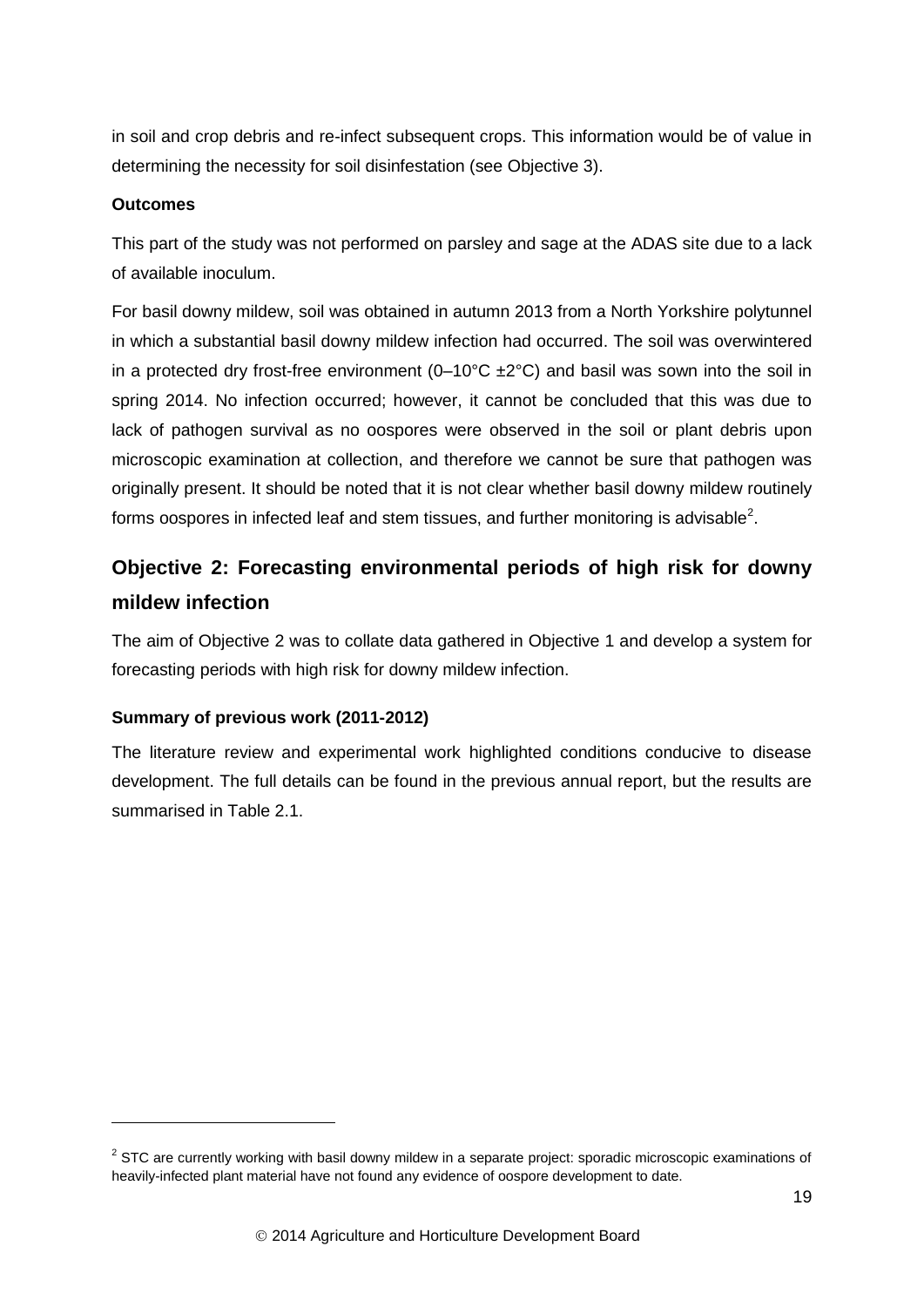**Table 2.1: Details of the conditions required for the various herb downy mildew species to infect their hosts and potential high-disease risk periods.**

|                              | Host(s)                  |                           | <b>From the literature</b>             | From our laboratory tests |                                        |
|------------------------------|--------------------------|---------------------------|----------------------------------------|---------------------------|----------------------------------------|
| <b>Downy</b><br>mildew       |                          | <b>Infection</b><br>temp. | <b>Leaf wetness</b><br>period required | <b>Infection</b><br>temp. | <b>Leaf wetness</b><br>period required |
| Peronospora<br>lamii         | Sage<br>Mint<br>Rosemary | $20-25$ °C                | Not recorded                           | $10-20$ °C                | $6-24$ hrs                             |
| Plasmopara<br>umbelliferarum | Parsley                  | $18-20$ °C                | 24 hours                               | $5-15^{\circ}$ C          | $1-24$ hrs                             |
| Peronospora<br>belbahrii     | Basil                    | $20^{\circ}$ C            | Minimum 24<br>hours                    |                           | Not tested                             |

### **Disease and environmental monitoring**

Further disease and environmental monitoring was carried out during the 2012 growing season, but additional controlled environment work was not possible due to lack of infection (see Objective 1).

### Sage and Parsley Downy Mildew (Norfolk)

Summer 2012 was characterized by generally low temperatures and high rainfall (Figure 2.1). Consequently, as shown in Figure 2.2, leaf wetness levels were high, and several Smith periods were noted (Smith periods are defined as at least two consecutive days where the minimum temperature on both days is ≥10ºC and 11 hours of relative humidity greater than 90% occur). However, these climatic conditions did not fully correlate with occurrence of downy mildew in sage or parsley: downy mildew emerged in parsley only on 26/09/2012, and sage downy mildew was present in the crop throughout the season. Anecdotal evidence does suggest that parsley downy mildew infections may correlate to a degree with the occurrence of Smith periods, which would be as expected given the humidity and temperature requirements of the pathogen. The results of the sage disinfestation trial (Objective 3) indicate that sage downy mildew may be systemic within woody plant material. This suggests that temperature and humidity might be less significant for initial infection than initially thought, but environmental conditions would still contribute to disease development and symptom expression. In the case of potential systemic infection, the pathogen may have the potential for continued development within the plant irrespective of environmental conditions; however, the external environment would still be important for sporulation and spore release, pathogen dispersal, and any subsequent reinfection of new crops and fresh shoots of the same crop. This is supported by the apparently more severe disease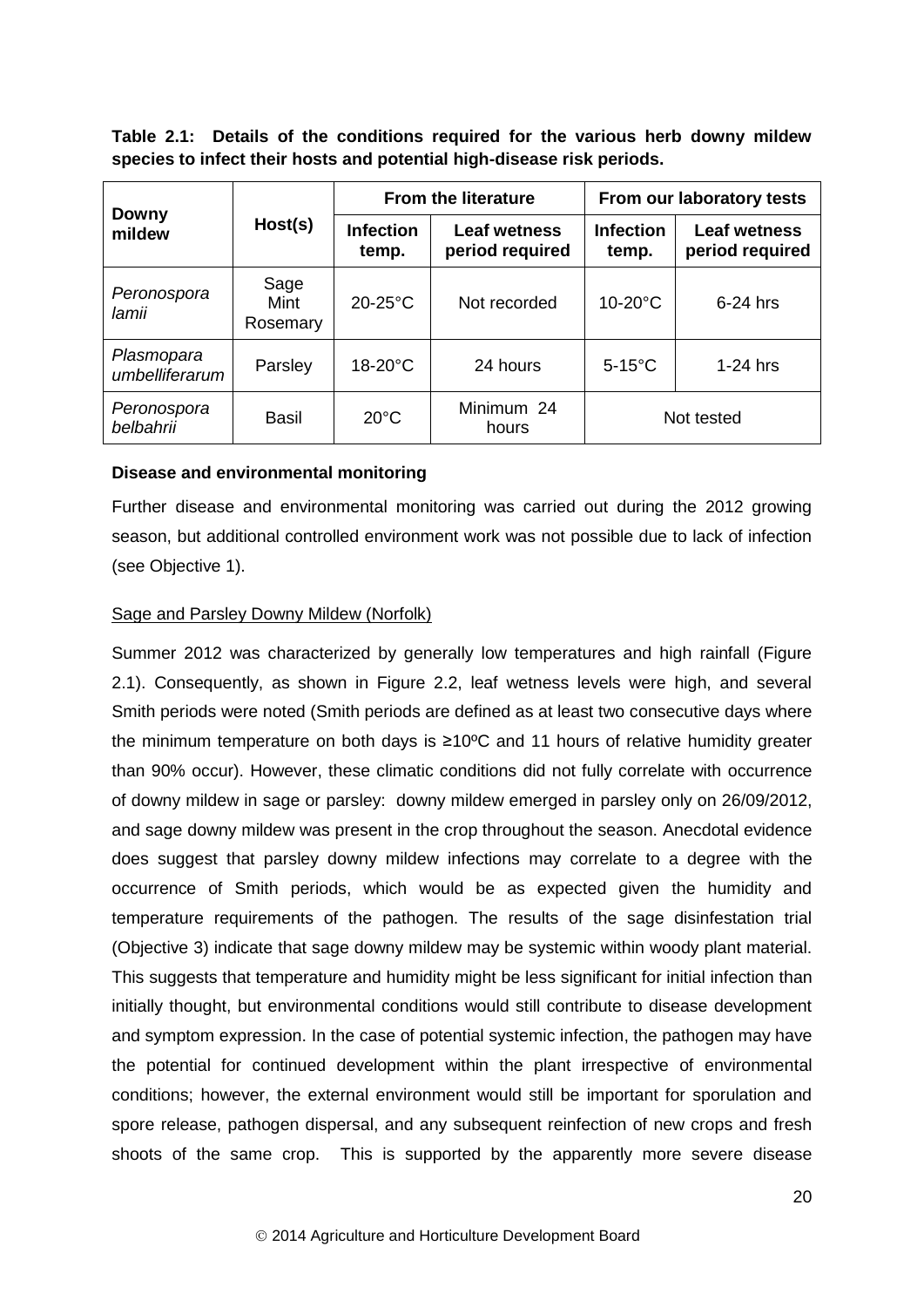symptoms observed on sage later in the growing season and after periods of high leaf wetness and humidity (Appendix 1).

## Sage and Mint Downy Mildew (Yorkshire)

No downy mildew was seen at the Yorkshire site in the mint crop. Sage downy mildew was apparent during both crop assessments, but the level of infection found was insufficient to allow conclusions to be drawn regarding the impact of climate conditions on disease emergence.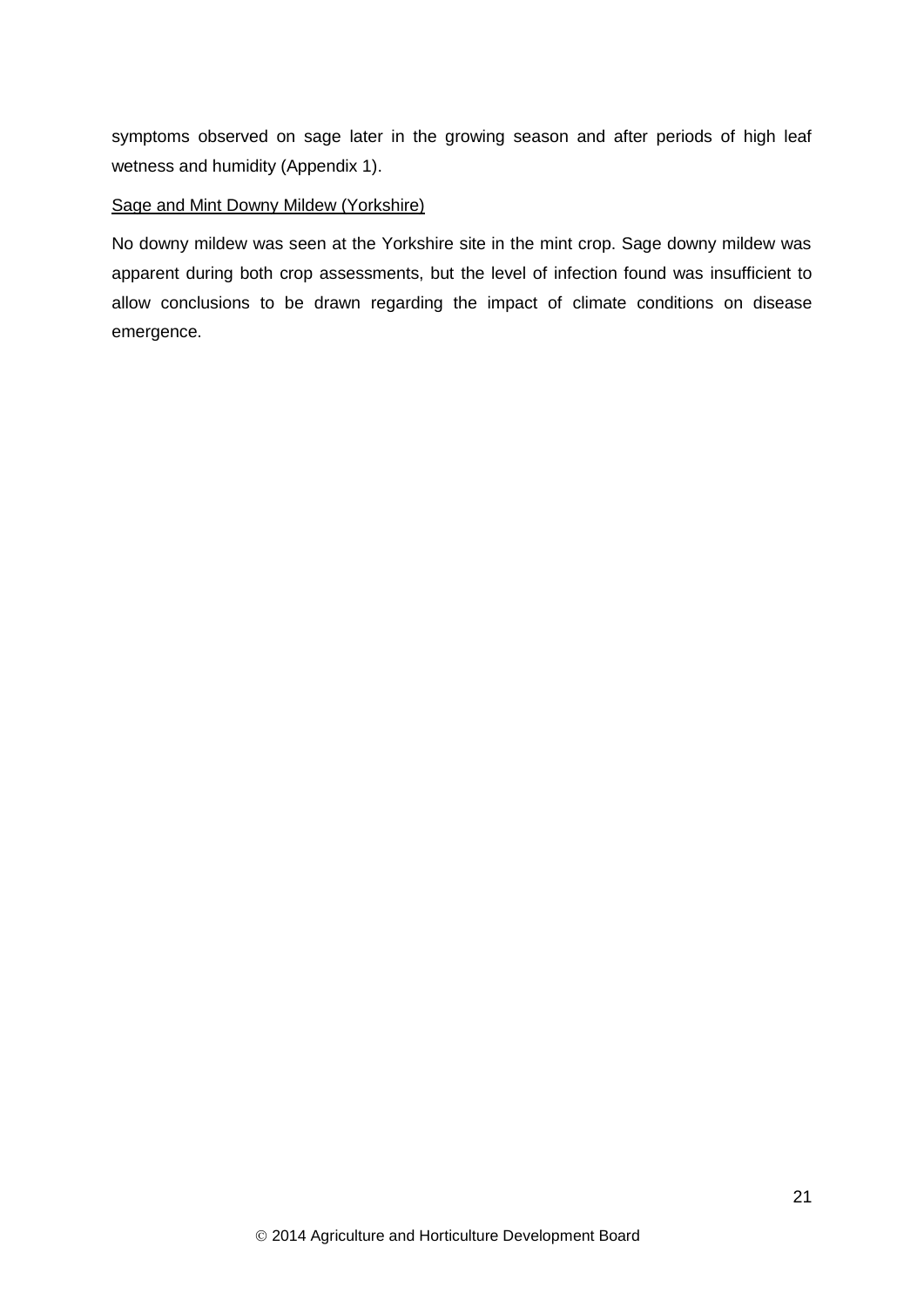

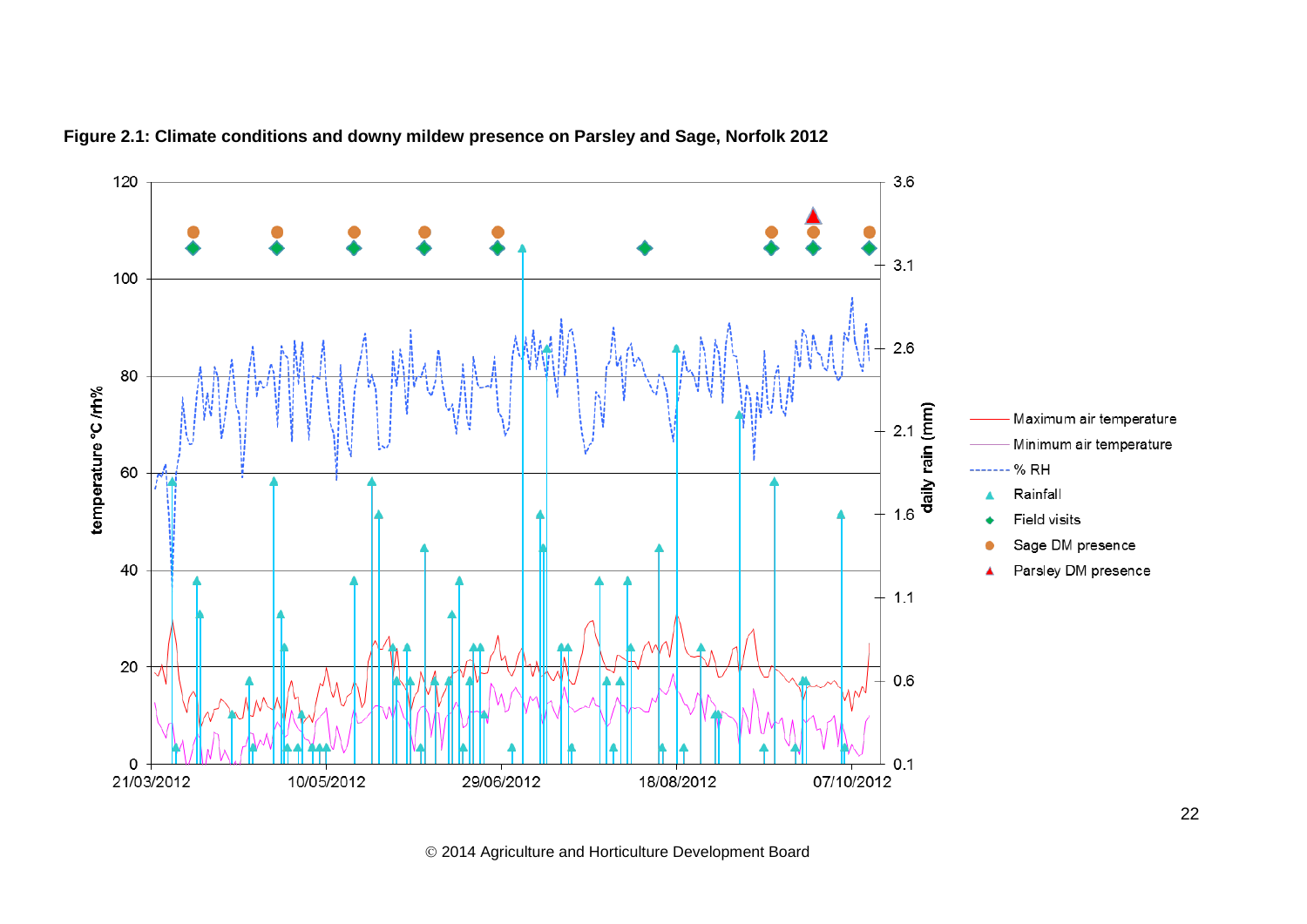

**Figure 2.1: Leaf wetness, Smith periods, and downy mildew presence on Parsley and Sage, Norfolk 2012**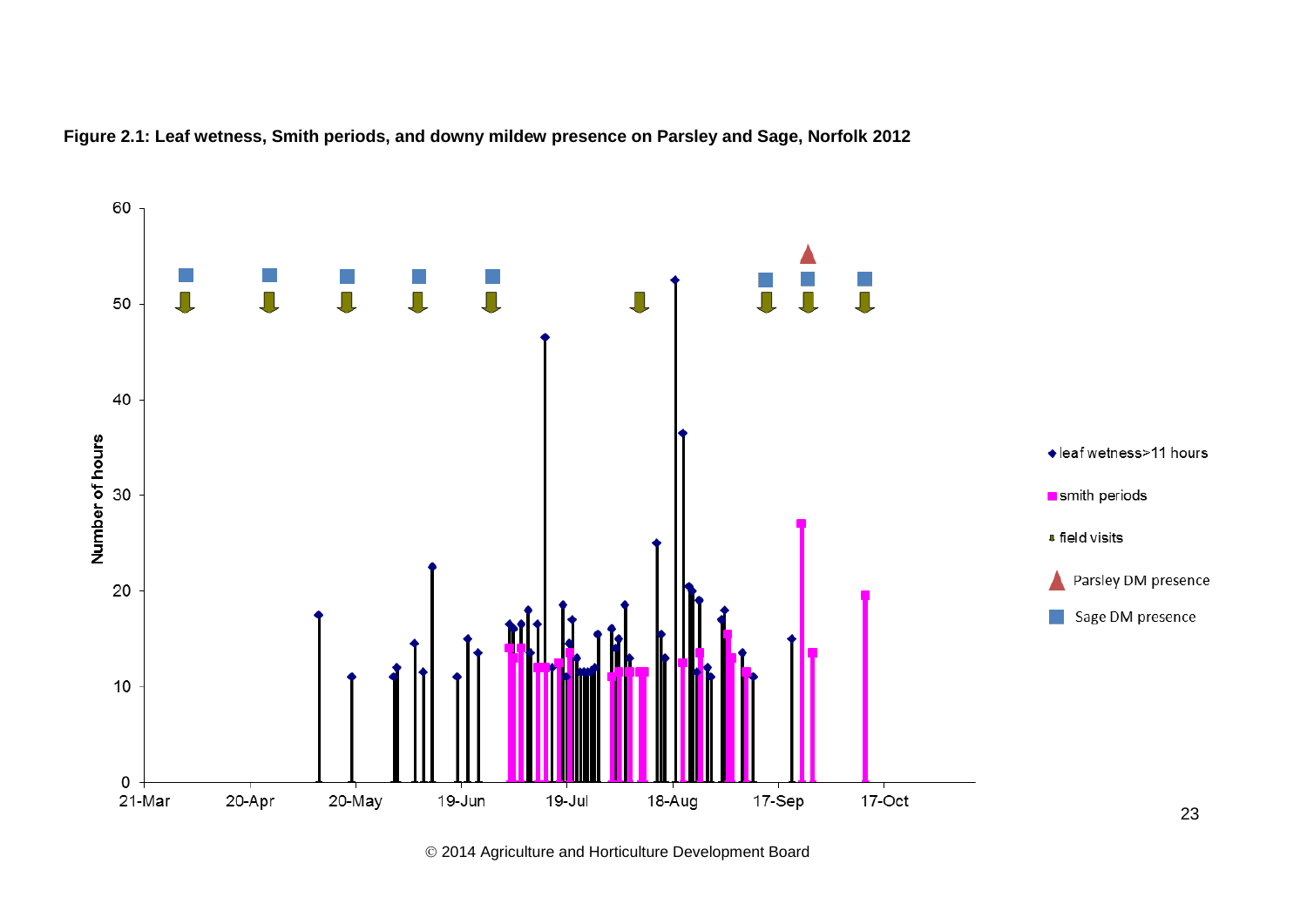## <span id="page-24-0"></span>**Objective 3: Disinfestation of soil and crop debris**

The aim of this objective was to investigate soil disinfestation by UV light treatment (Objective 3.1), burning (Objective 3.2), and pesticide application (Objective 3.3). Objective 3.1 was not performed due to the lack of available soil with confirmed infective material. Soil sourced from a polytunnel containing infected basil contained no oospores (see Objective 1.4). Objective 3.2 was to assess the effect of propane burning on a perennial mint crop; however, this was not performed due to an absence of infection within the crop during the project period.

# <span id="page-24-1"></span>**Objective 3.3: Effect of overwinter pesticide drenches to soil and crop debris for control of downy mildew in sage**

### **Introduction**

The objectives of this work were to test the effectiveness of high volume pesticide sprays against downy mildew (*Peronospora lamii*) when applied as overwinter and early spring disinfestation treatments to dormant sage and to debris between rows. The site and crop details are provided in the 2011 annual report, but are also included here for clarity.

### **Materials and methods**

### Site and crop details

The trial was carried out on a commercial crop of sage in Norfolk with a history of downy mildew infection in the previous season. The trial was located in an area sheltered from the prevailing winds to avoid spread of debris between plots.

### **Treatments**

Pesticides were applied in winter (06/12/2011) and/or spring (28/03/2012) as detailed in Table 3.1. Treatments were applied as HV sprays in 1,000 litres water/ha at a pressure of 200–300 kPa using flat fan nozzles and an Oxford precision sprayer. Sprays were applied over the top of plants to the point of runoff so that the plants and soil were well covered. At the time of application, the products described in Table 3.1 were authorised for use on outdoor sage via the Extension of Authorisation for Minor Uses (EAMU) scheme (formerly SOLA). Current EAMU advisory information for Signum relates to use against *Sclerotinia* on leaf herbs but, whilst downy mildew is not mentioned, the target is not a statutory condition of approval.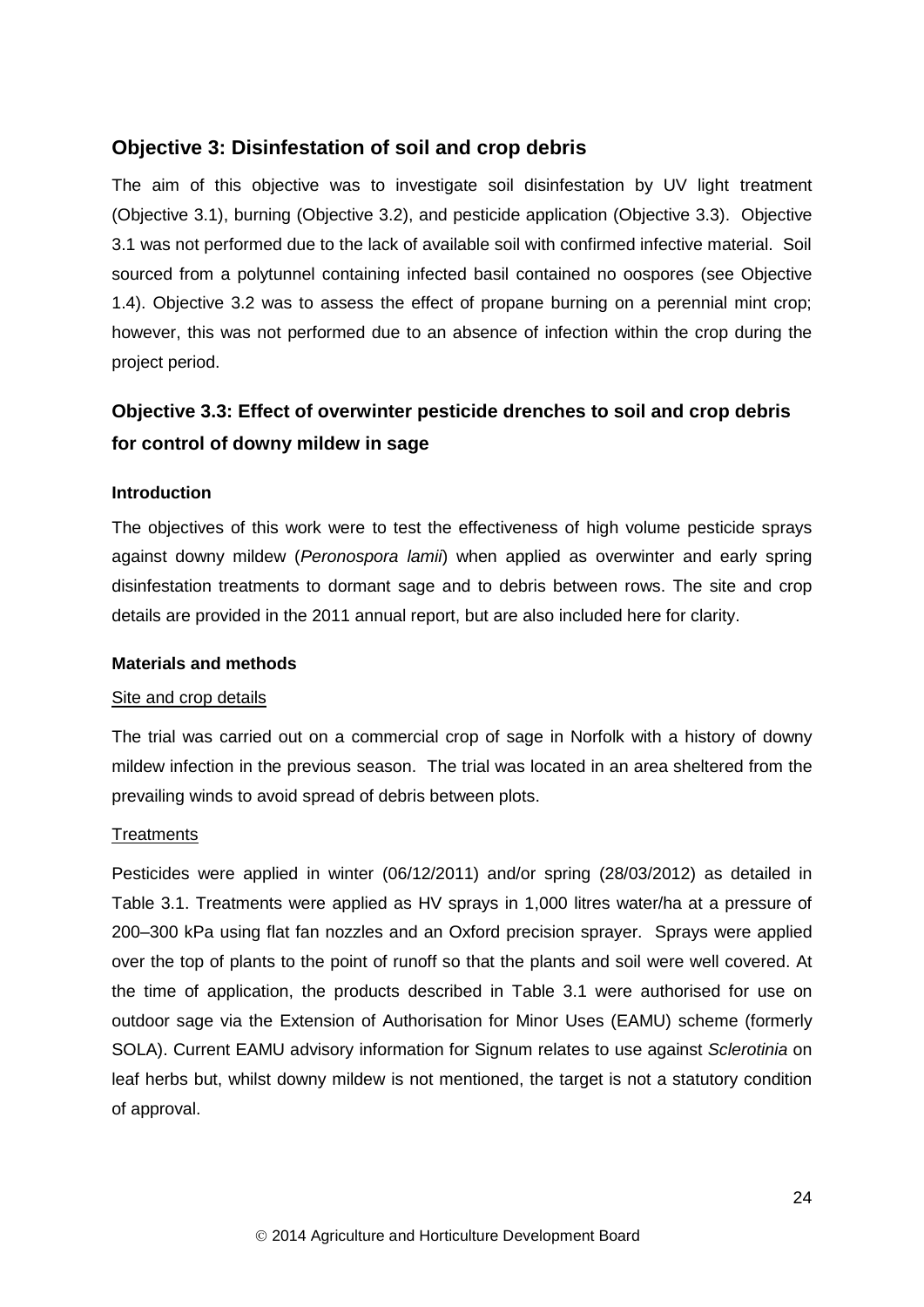### Experimental design and statistical analysis

The experiment was arranged in a randomised block design with five treatments each applied at three timings: winter only, spring only, and winter and spring. There were four replicate blocks. Each plot consisted of a 1 m length of a 1.5 m wide bed. Blocks were arranged so that all plots in a block received the same irrigation. A spray guard was used between plots when spraying.

At the time of spray application a baseline assessment was performed for % leaf retention and background disease levels. In subsequent assessments, downy mildew development was examined in the central 1m<sup>2</sup> area of each plot. Downy mildew severity as % leaf area affected was assessed at each spray timing and again on 26/04/12 and 28/06/12 to establish the effect of the treatments on symptom development. Results were analysed by ANOVA.

### **Results**

Plots were assessed for severity of sage downy mildew (Table 3.2; Appendix 2) and examined for significant differences between products, between blocks, and between treatment timings.

Assessment at the time of the second treatment (28/03/2012) revealed that disease levels were lower in the treated (winter and winter + spring plots) than in the not-yet treated plots (spring-only). Significant differences were observed between pesticides only at the time of the second application, with lower infection levels seen in plots treated with Signum and Invader. No products were effective at either eradicating or sustainably reducing downy mildew infection, as indicated by the assessments 24 and 56 days after the final application. Therefore, while treatment was initially effective, no sustained control was achieved over time. It is known from DM work on other crops (including other HDC-funded projects) that such products are most effective when applied as protectants in advance of infection. This cropping scenario, in which there is a chance of overwintered and/or systemic infection, makes the challenge of pathogen control much more difficult. This further emphasises the importance of early action to prevent infection establishing in such perennial crops.

Significant differences were noted in disease severity between replicate blocks throughout the trial, and this was thought to be due to differential irrigation across the field.

These results suggest that downy mildew in sage may not be heavily dependent on inoculum from crop debris, but may instead be due to systemic infection or arrival of new airborne infection on a yearly basis. Both these would explain the lack of efficacy achieved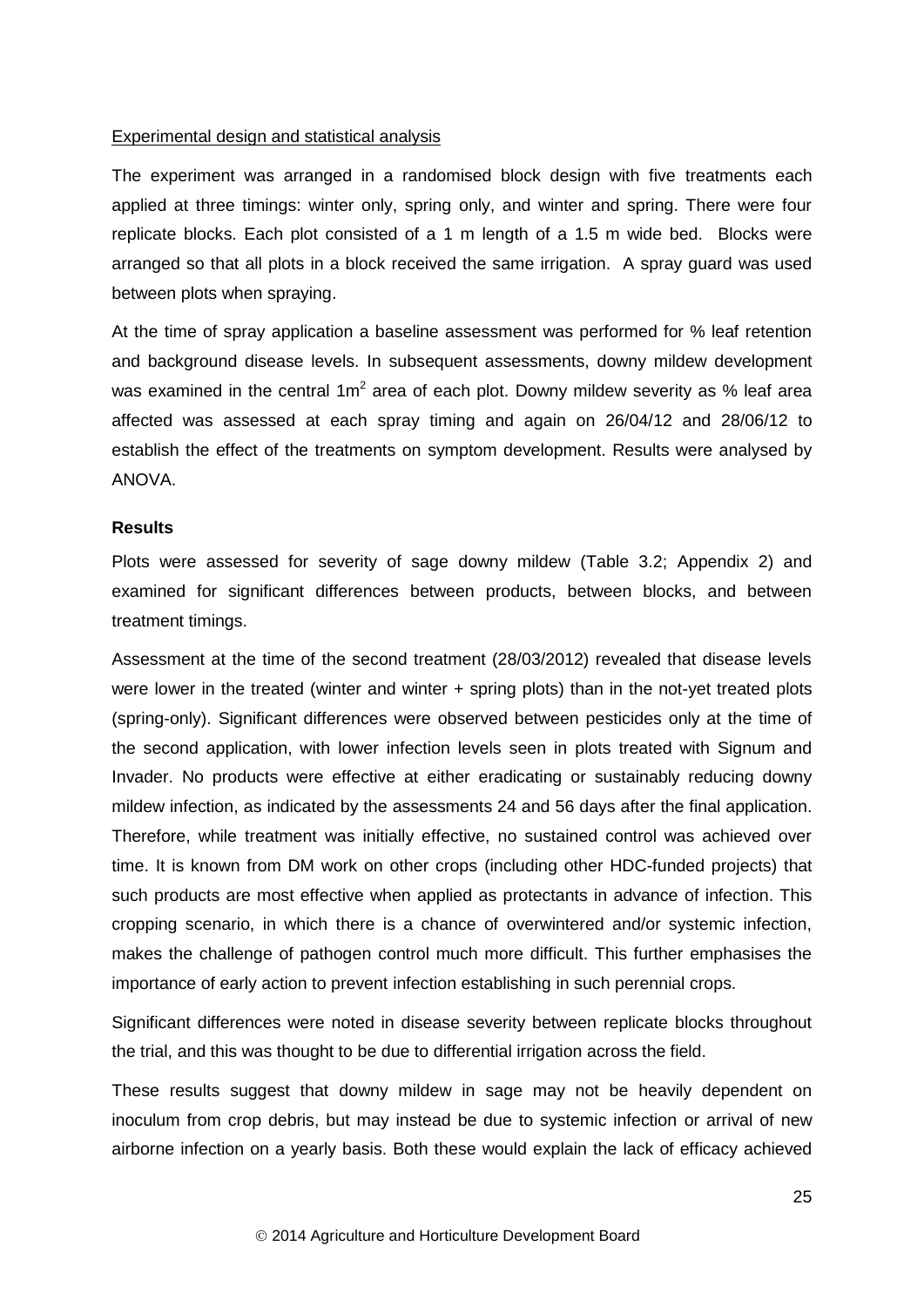by reducing inoculum from crop debris between seasons. The host grower reported a general lack of infection at the start of the season and anecdotal evidence from growers suggests that downy mildew may arrive on asymptomatic transplants but not on seed.

| <b>Treatment</b><br>number | <b>Product</b>                 | Rate of<br>product<br>per ha | <b>Active ingredient</b>                              | <b>Timing</b>     |
|----------------------------|--------------------------------|------------------------------|-------------------------------------------------------|-------------------|
| 1                          | Untreated                      |                              |                                                       |                   |
| $\overline{2}$             | <b>SL567A</b>                  | 0.24L                        | metalaxyl-M                                           | Winter            |
| 3                          | <b>SL567A</b>                  | 0.24L                        | metalaxyl-M                                           | Spring            |
| 4                          | <b>SL567A</b>                  | 0.12L                        | metalaxyl-M                                           | Winter and Spring |
| 5                          | <b>Previcur Energy</b>         | 5L                           | fosetyl-aluminium +<br>propamocarb HCI                | Winter            |
| 6                          | <b>Previcur Energy</b>         | 5L                           | fosetyl-aluminium +<br>propamocarb HCI                | Spring            |
| $\overline{7}$             | <b>Previcur Energy</b>         | 2.5L                         | fosetyl-aluminium +<br>propamocarb HCI                | Winter and Spring |
| 8                          | Invader                        | 4 kg                         | dimethomorph + mancozeb                               | Winter            |
| 9                          | Invader                        | 4 kg                         | dimethomorph + mancozeb                               | Spring            |
| 10                         | Invader                        | 2 kg                         | dimethomorph + mancozeb                               | Winter and Spring |
| 11                         | SL567A + Invader<br>(tank mix) | $0.24 L +$<br>4 kg           | metalaxyl-M and dimethomorph<br>+ mancozeb (tank mix) | Winter            |
| 12                         | SL567A + Invader<br>(tank mix) | $0.24 L +$<br>4 kg           | metalaxyl-M and dimethomorph<br>+ mancozeb (tank mix) | Spring            |
| 13                         | SL567A + Invader<br>(tank mix) | $0.12 L +$<br>$2$ kg         | metalaxyl-M and dimethomorph<br>+ mancozeb (tank mix) | Winter and Spring |
| 14                         | Signum                         | 3 kg                         | boscalid + pyraclostrobin                             | Winter            |
| 15                         | Signum                         | 3 kg                         | boscalid + pyraclostrobin                             | Spring            |
| 16                         | Signum                         | $1.5$ kg                     | boscalid + pyraclostrobin                             | Winter and Spring |

| Table 3.1. Details of overwinter/early spring pesticide treatments applied to sage for |
|----------------------------------------------------------------------------------------|
| control of downy mildew in 2011/12                                                     |

Applications were performed on 06.12.11 and 28.03.12.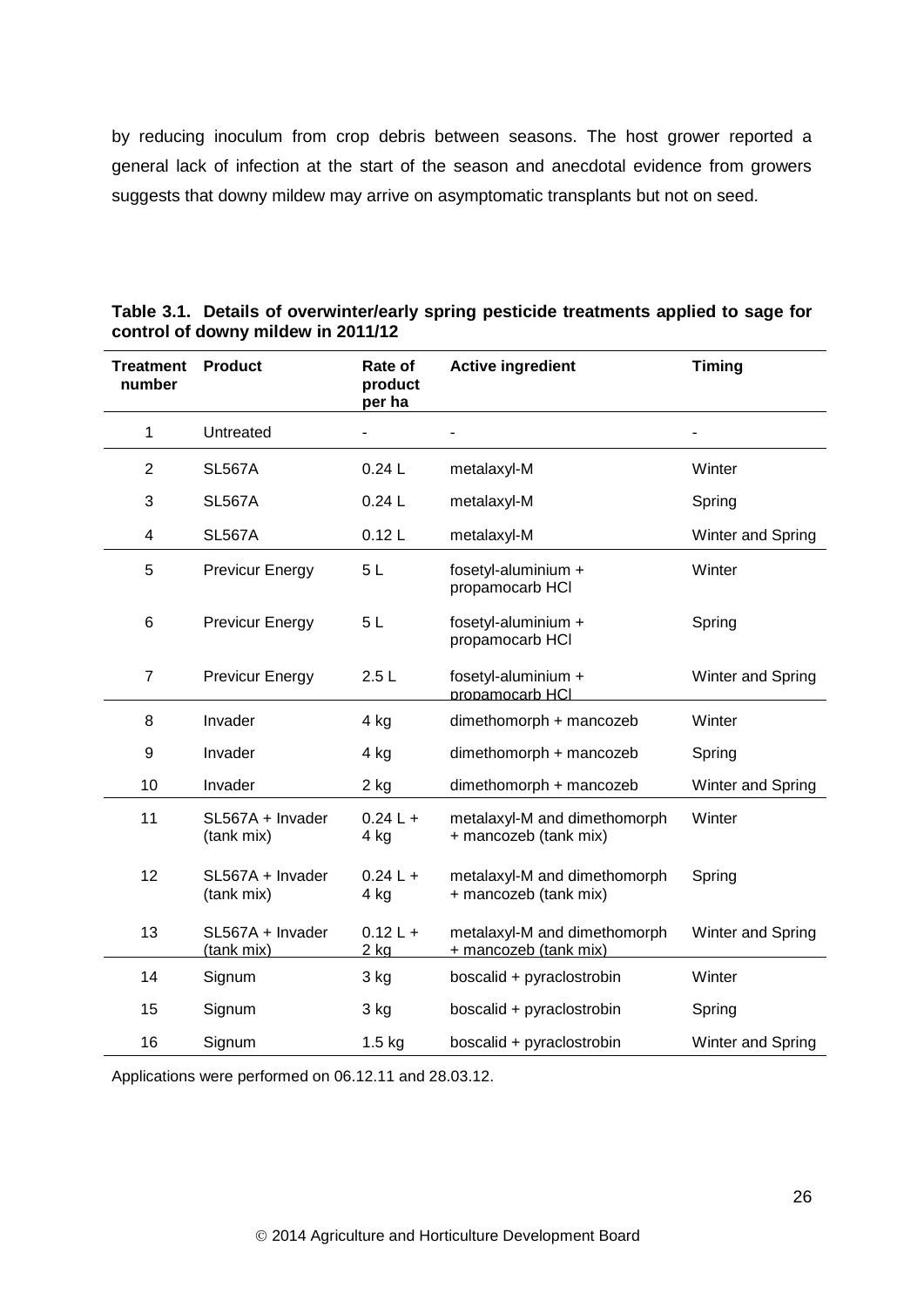|                  | Downy mildew severity (% leaf area affected) |           |           |  |
|------------------|----------------------------------------------|-----------|-----------|--|
| <b>Treatment</b> | 28.03.12                                     | 26.04.12  | 28.06.12  |  |
| Untreated        | 3.9                                          | 0.1       | 2.0       |  |
| <b>SL567A</b>    | 3.7                                          | 0.1       | 2.3       |  |
| Previcur         | 3.8                                          | 0.1       | 4.2       |  |
| Invader          | $*2.3$                                       | 0.1       | 3.5       |  |
| SL567A+Invader   | 2.9                                          | 0.1       | 2.6       |  |
| Signum           | $*1.5$                                       | 0.1       | 2.4       |  |
| p value          | 0.001                                        | <b>NS</b> | <b>NS</b> |  |
| <b>LSD</b>       | 1.074                                        |           |           |  |

## **Table 3.2. Downy mildew severity in overwintered sage treated with pesticides**

\* Downy mildew severity significantly reduced compared to untreated; NS, not significant.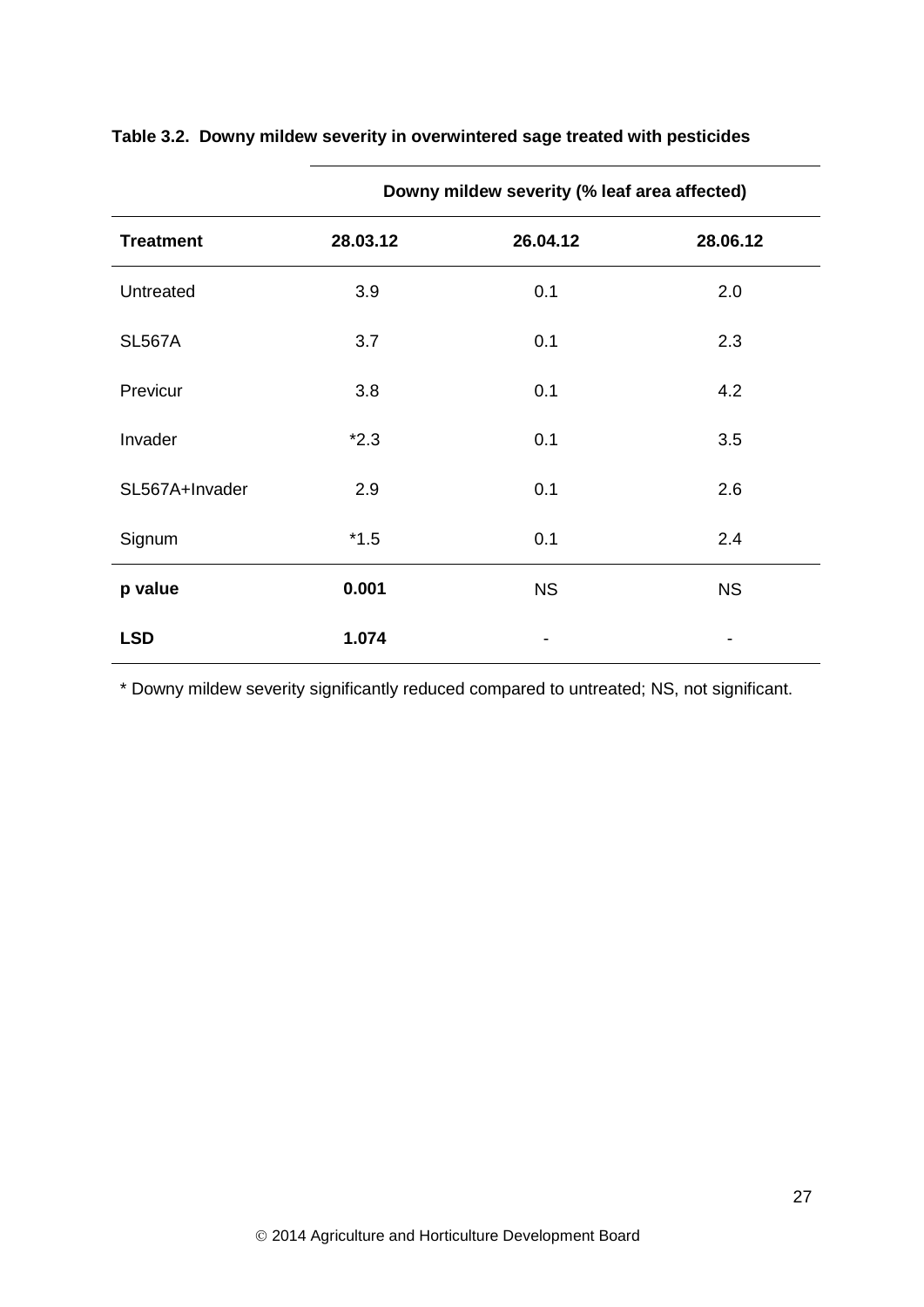# <span id="page-28-0"></span>**Objective 4: Efficacy of control measures against parsley and basil downy mildew.**

The aim of this objective was to assess control measures against parsley and basil downy mildew in small pot trials, then extend promising treatments to larger scale trials. A programme of treatments was devised (see 2011 annual report). However, this objective could not be completed either due to a lack of inoculum, or, when inoculum was obtained, due to difficulties encountered in maintaining consistent infection on a sufficient scale. For example, a parsley field crop sown at STC in autumn 2013 became infected with downy mildew, but only a small number of scattered plants were affected and this was very late in the season. This prevented meaningful trials from being performed at this stage.

## <span id="page-28-1"></span>**Project conclusions**

- *Overall, despite the complexity of dealing with several herb and obligate pathogen species and fluctuations in environmental conditions, progress has been made to unravel the influential environmental factors that differentially affect various herb downy mildews.*
- *The project demonstrated the that fungicide applications have limited efficacy once infection is established.*
- *Work in this project suggests that lower temperatures may be as important as humidity/wetness for the development of parsley downy mildew symptoms, although, in reality, a combination of both parameters would be required for epidemic disease development. Controlled environment work indicated that infection occurred at 5–10°C and leaf wetness periods as short as 1 hour were sufficient to allow infection.*
- *Sage downy mildew was present at the Norfolk site at the majority of assessments. Correlations with environmental conditions were, however, unclear. Controlled environment work indicated that sage infection required leaf wetness periods longer than 12 hours and temperatures of 10–20°C. Fungicide work to explore pathogen persistence in/on crop debris demonstrated continued pathogen survival after treatment. Growers should be mindful that inoculum could simply arrive as airborne sporangia from other local or distant sources, i.e., other infected host crops/plants.*
- *No downy mildew was observed in the mint crops during the time course of the project and therefore no conclusions can be drawn regarding the environmental conditions conducive to infection in this crop.*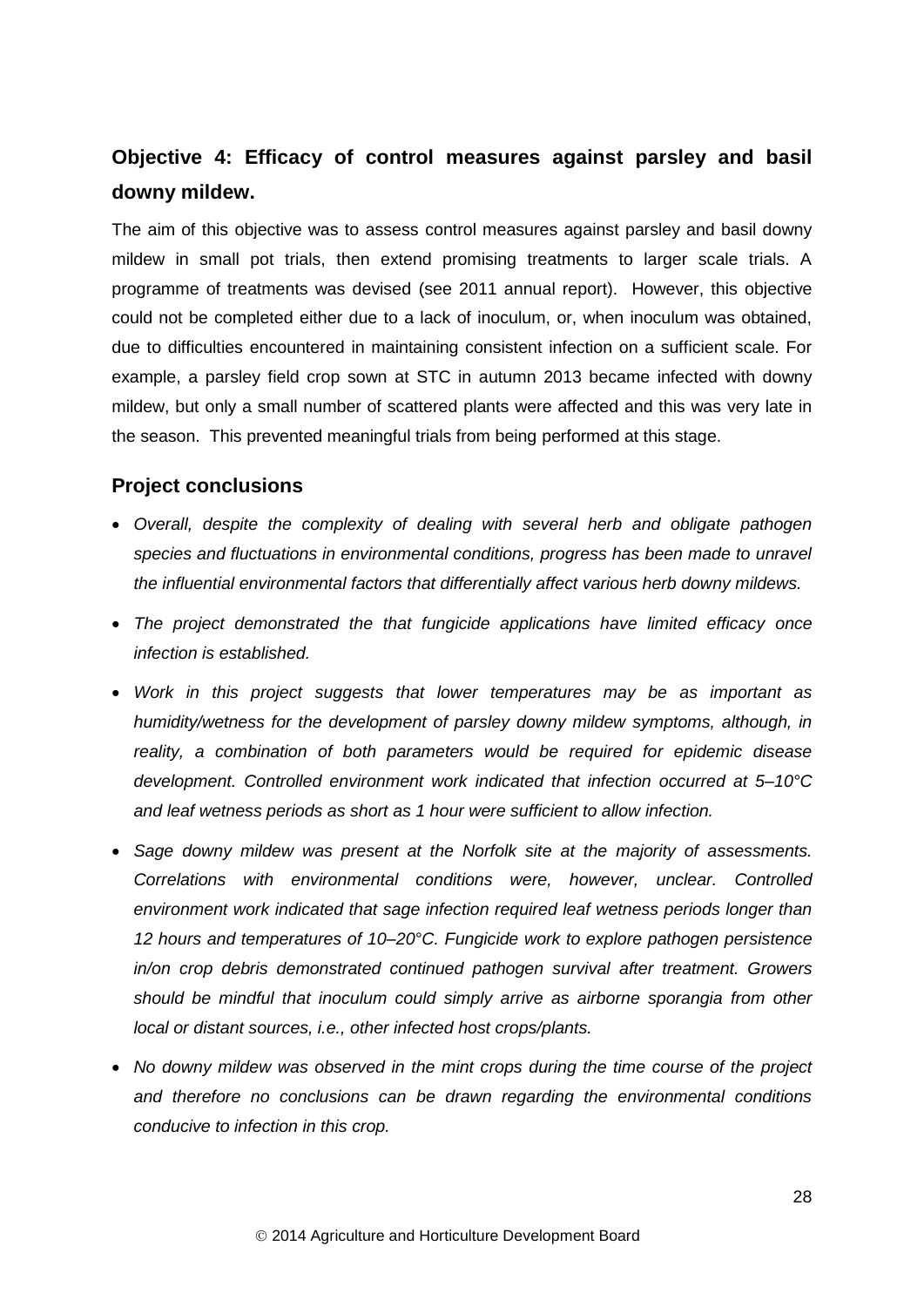*Unfortunately, during the majority of the time course of this project, basil downy mildew was under quarantine status in the UK. Whilst arrangements were in place to work on the pathogen at Fera, we were unable to source inoculum from commercial sites for a variety of reasons.*

### *Further research priorities*

- *This project and other studies have demonstrated the limited efficacy of fungicide applications once infection is established. For perennial crops it is therefore of paramount importance to determine whether reinfection in spring is due primarily to systemic or new infections. The use of molecular or immunological techniques to examine overwintering material for pathogen presence and the monitoring of airborne sporangia populations would go some way towards answering this question, and the information gleaned would assist grower decision-making.*
- *Monitoring of airborne sporangia populations, alongside environmental monitoring, would also be valuable in the context of predicting infection events. For example, parsley downy mildew emerged only in early autumn in the two monitored years in this study; however, it is not known whether this was due to a lack of inoculum earlier in the season or whether inoculum was present but environmental conditions were unsuitable for infection Work elsewhere in other crops (e.g., brassicas and cucumber) has clearly demonstrated the potential of using a serology-based spore-trap technique (Kennedy & Wakeham, University of Worcester) for early and routine pathogen detection and disease prediction.*
- It is recommended that further work requiring artificial infection only be carried out if *robust protocols are already established.*

## <span id="page-29-0"></span>**Technology transfer**

Presentation to the British Herb Trade Association on 13 March 2012 (A Huckle & K Wright).

Presentation to the British Herb Trade Association on 28 December 2012 (K Wright).

<span id="page-29-1"></span>Presentation to the British Herb Trade Association on 26 February 2013 (K Wright).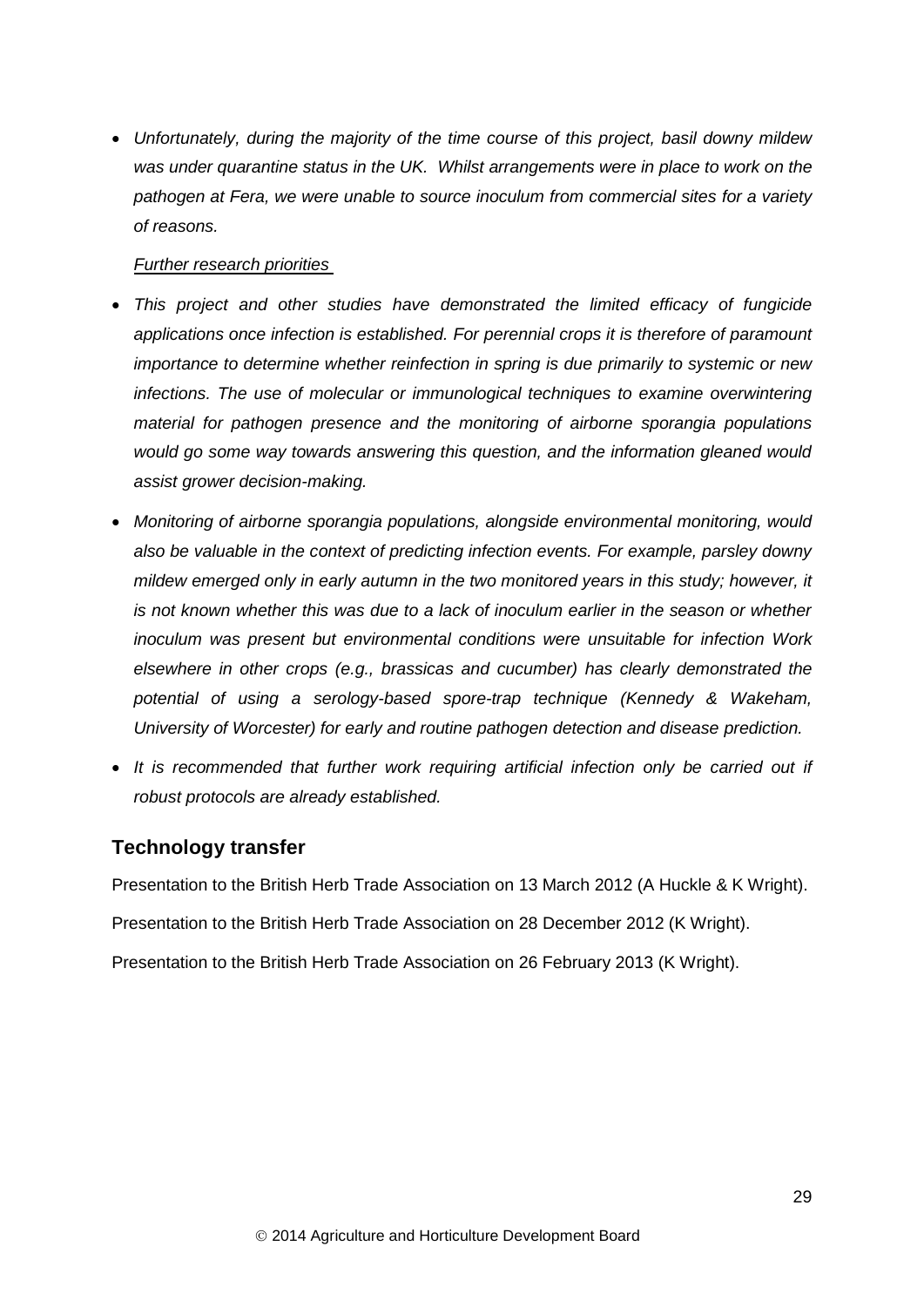|                       |  |  | Appendix 1: Incidence and severity assessment data for sage downy |  |  |
|-----------------------|--|--|-------------------------------------------------------------------|--|--|
| mildew (Norfolk 2012) |  |  |                                                                   |  |  |

| Assessment 1 |      |           |                |  |  |  |  |  |  |
|--------------|------|-----------|----------------|--|--|--|--|--|--|
| Date         | Plot | incidence | %severity      |  |  |  |  |  |  |
| 02/04/2012   | 1    | 100       | 3              |  |  |  |  |  |  |
| 02/04/2012   | 2    | 100       | 4              |  |  |  |  |  |  |
| 02/04/2012   | 3    | 100       | 5              |  |  |  |  |  |  |
| 02/04/2012   | 4    | 100       | 4.5            |  |  |  |  |  |  |
| 02/04/2012   | 5    | 100       | 4              |  |  |  |  |  |  |
| 02/04/2012   | 6    | 100       | 2              |  |  |  |  |  |  |
| 02/04/2012   | 7    | 100       | 6              |  |  |  |  |  |  |
| 02/04/2012   | 8    | 100       | $\overline{2}$ |  |  |  |  |  |  |
| 02/04/2012   | ٩    | 100       | 1.5            |  |  |  |  |  |  |
| 02/04/2012   | 10   | 100       | 10             |  |  |  |  |  |  |
| 02/04/2012   | 11   | 100       | 10             |  |  |  |  |  |  |
| 02/04/2012   | 12   | 100       | 6              |  |  |  |  |  |  |
| 02/04/2012   | 13   | 100       | 4              |  |  |  |  |  |  |
| 02/04/2012   | 14   | 100       | 3              |  |  |  |  |  |  |
| 02/04/2012   | 15   | 100       | 5              |  |  |  |  |  |  |
| 02/04/2012   | 16   | 100       | 8              |  |  |  |  |  |  |
| 02/04/2012   | 17   | 100       | 6              |  |  |  |  |  |  |
| 02/04/2012   | 18   | 100       | 8              |  |  |  |  |  |  |
| 02/04/2012   | 19   | 100       | 10             |  |  |  |  |  |  |
| 02/04/2012   | 20   | 100       | 10             |  |  |  |  |  |  |

|            |                | Assessment 1 |                |            |                | Assessment 3   |           |
|------------|----------------|--------------|----------------|------------|----------------|----------------|-----------|
| Date       | Plot           | incidence    | %severity      | 18/05/2012 | Plot           | incidence      | %severity |
| 02/04/2012 | 1              | 100          | 3              | 18/05/2012 | 1              | 1              | 0.1       |
| 02/04/2012 | $\overline{2}$ | 100          | 4              | 18/05/2012 | $\overline{2}$ | 1              | 0.01      |
| 02/04/2012 | 3              | 100          | 5              | 18/05/2012 | 3              | $\mathbf{1}$   | 0.05      |
| 02/04/2012 | 4              | 100          | 4.5            | 18/05/2012 | 4              | $\overline{1}$ | 0.01      |
| 02/04/2012 | 5              | 100          | 4              | 18/05/2012 | 5              | $\mathbf{1}$   | 0.05      |
| 02/04/2012 | 6              | 100          | $\overline{2}$ | 18/05/2012 | 6              | $\mathbf{1}$   | 0.1       |
| 02/04/2012 | $\overline{7}$ | 100          | 6              | 18/05/2012 | 7              | 1              | 0.01      |
| 02/04/2012 | 8              | 100          | 2              | 18/05/2012 | 8              | $\mathbf{1}$   | 0.01      |
| 02/04/2012 | 9              | 100          | 1.5            | 18/05/2012 | 9              | $\mathbf{1}$   | 0.05      |
| 02/04/2012 | 10             | 100          | 10             | 18/05/2012 | 10             | $\mathbf{1}$   | 0.01      |
| 02/04/2012 | 11             | 100          | 10             | 18/05/2012 | 11             | 0              | $\Omega$  |
| 02/04/2012 | 12             | 100          | 6              | 18/05/2012 | 12             | $\overline{1}$ | 0.01      |
| 02/04/2012 | 13             | 100          | 4              | 18/05/2012 | 13             | $\mathbf{1}$   | 0.01      |
| 02/04/2012 | 14             | 100          | 3              | 18/05/2012 | 14             | $\mathbf{1}$   | 0.01      |
| 02/04/2012 | 15             | 100          | 5              | 18/05/2012 | 15             | $\overline{1}$ | 0.01      |
| 02/04/2012 | 16             | 100          | 8              | 18/05/2012 | 16             | $\mathbf 0$    | $\Omega$  |
| 02/04/2012 | 17             | 100          | 6              | 18/05/2012 | 17             | 0              | $\Omega$  |
| 02/04/2012 | 18             | 100          | 8              | 18/05/2012 | 18             | $\mathbf{1}$   | 0.01      |
| 02/04/2012 | 19             | 100          | 10             | 18/05/2012 | 19             | $\mathbf{1}$   | 0.01      |
| 02/04/2012 | 20             | 100          | 10             | 18/05/2012 | 20             | $\mathbf{1}$   | 0.01      |
|            |                |              |                |            |                |                |           |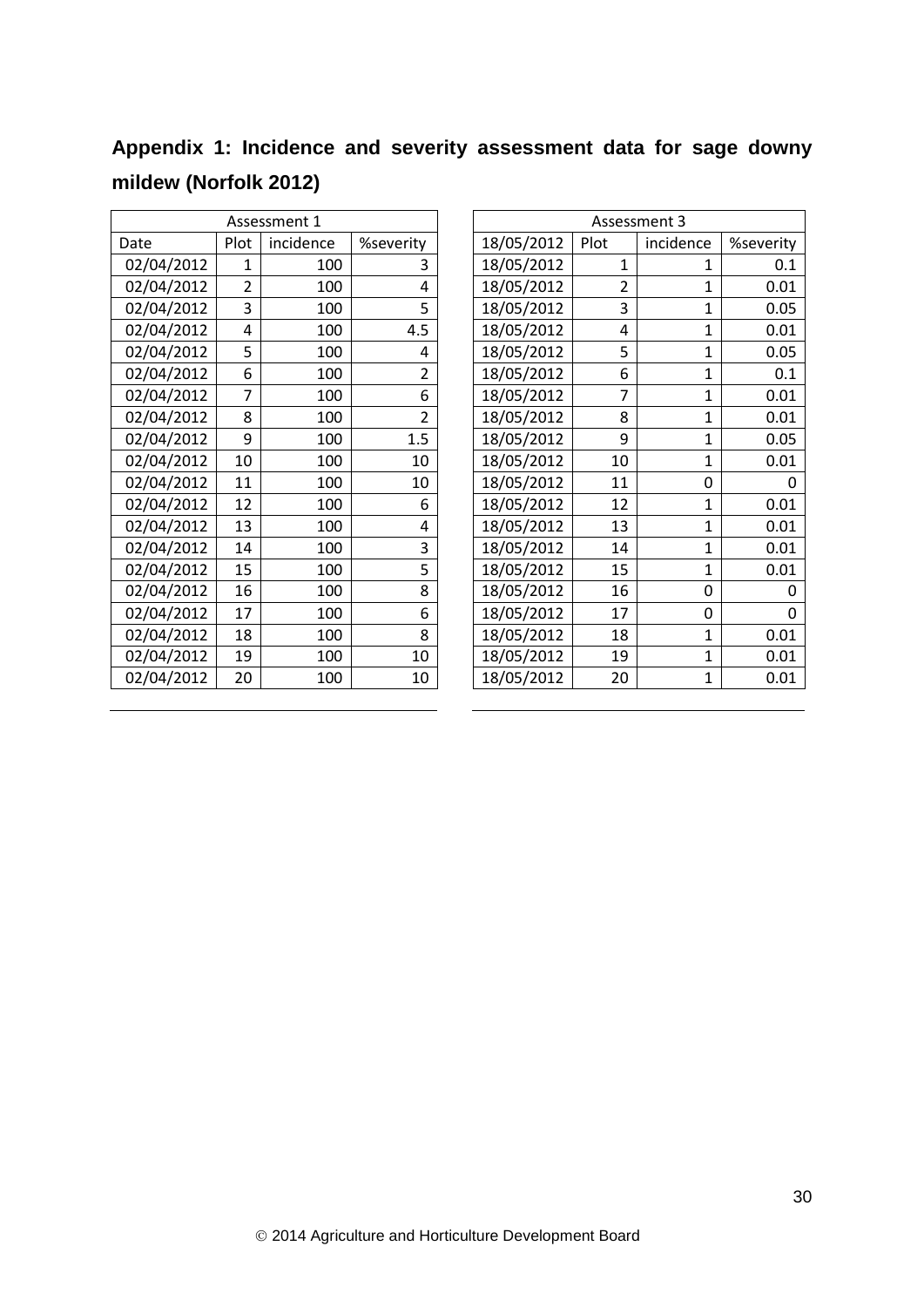| Assessment 2<br>Assessment 4<br>26/04/2012<br>07/06/2012<br>incidence<br>%severity<br>Plot<br>incidence<br>Plot<br>26/04/2012<br>07/06/2012<br>$\mathbf{1}$<br>9.1<br>1<br>1<br>1<br>26/04/2012<br>$\overline{2}$<br>07/06/2012<br>0.5<br>$\overline{2}$<br>1<br>1<br>26/04/2012<br>07/06/2012<br>3<br>3<br>1<br>7<br>1<br>5<br>26/04/2012<br>07/06/2012<br>4<br>4<br>1<br>1<br>26/04/2012<br>5<br>5<br>$\overline{2}$<br>07/06/2012<br>$\mathbf{1}$<br>1<br>26/04/2012<br>07/06/2012<br>6<br>$\mathbf{1}$<br>6<br>$\mathbf{1}$<br>$\mathbf{1}$<br>26/04/2012<br>$\overline{7}$<br>$\overline{7}$<br>3<br>07/06/2012<br>1<br>1<br>26/04/2012<br>5<br>07/06/2012<br>8<br>8<br>1<br>1<br>26/04/2012<br>07/06/2012<br>9<br>3<br>9<br>1<br>$\mathbf{1}$<br>26/04/2012<br>07/06/2012<br>10<br>1<br>10<br>$\mathbf{1}$<br>4<br>26/04/2012<br>07/06/2012<br>11<br>11<br>1<br>0<br>4<br>26/04/2012<br>07/06/2012<br>12<br>$\overline{7}$<br>12<br>1<br>$\mathbf{1}$<br>26/04/2012<br>07/06/2012<br>13<br>13<br>1<br>$\mathbf{1}$<br>4<br>26/04/2012<br>07/06/2012<br>14<br>$\mathbf{1}$<br>14<br>$\mathbf{1}$<br>1 | %severity<br>0.5<br>0.01<br>0.02<br>0.02<br>0.05<br>0.02 |
|------------------------------------------------------------------------------------------------------------------------------------------------------------------------------------------------------------------------------------------------------------------------------------------------------------------------------------------------------------------------------------------------------------------------------------------------------------------------------------------------------------------------------------------------------------------------------------------------------------------------------------------------------------------------------------------------------------------------------------------------------------------------------------------------------------------------------------------------------------------------------------------------------------------------------------------------------------------------------------------------------------------------------------------------------------------------------------------------------------|----------------------------------------------------------|
|                                                                                                                                                                                                                                                                                                                                                                                                                                                                                                                                                                                                                                                                                                                                                                                                                                                                                                                                                                                                                                                                                                            |                                                          |
|                                                                                                                                                                                                                                                                                                                                                                                                                                                                                                                                                                                                                                                                                                                                                                                                                                                                                                                                                                                                                                                                                                            |                                                          |
|                                                                                                                                                                                                                                                                                                                                                                                                                                                                                                                                                                                                                                                                                                                                                                                                                                                                                                                                                                                                                                                                                                            |                                                          |
|                                                                                                                                                                                                                                                                                                                                                                                                                                                                                                                                                                                                                                                                                                                                                                                                                                                                                                                                                                                                                                                                                                            |                                                          |
|                                                                                                                                                                                                                                                                                                                                                                                                                                                                                                                                                                                                                                                                                                                                                                                                                                                                                                                                                                                                                                                                                                            |                                                          |
|                                                                                                                                                                                                                                                                                                                                                                                                                                                                                                                                                                                                                                                                                                                                                                                                                                                                                                                                                                                                                                                                                                            |                                                          |
|                                                                                                                                                                                                                                                                                                                                                                                                                                                                                                                                                                                                                                                                                                                                                                                                                                                                                                                                                                                                                                                                                                            |                                                          |
|                                                                                                                                                                                                                                                                                                                                                                                                                                                                                                                                                                                                                                                                                                                                                                                                                                                                                                                                                                                                                                                                                                            |                                                          |
|                                                                                                                                                                                                                                                                                                                                                                                                                                                                                                                                                                                                                                                                                                                                                                                                                                                                                                                                                                                                                                                                                                            | 0.01                                                     |
|                                                                                                                                                                                                                                                                                                                                                                                                                                                                                                                                                                                                                                                                                                                                                                                                                                                                                                                                                                                                                                                                                                            | 0.01                                                     |
|                                                                                                                                                                                                                                                                                                                                                                                                                                                                                                                                                                                                                                                                                                                                                                                                                                                                                                                                                                                                                                                                                                            | 0.01                                                     |
|                                                                                                                                                                                                                                                                                                                                                                                                                                                                                                                                                                                                                                                                                                                                                                                                                                                                                                                                                                                                                                                                                                            | 0.01                                                     |
|                                                                                                                                                                                                                                                                                                                                                                                                                                                                                                                                                                                                                                                                                                                                                                                                                                                                                                                                                                                                                                                                                                            | 0.01                                                     |
|                                                                                                                                                                                                                                                                                                                                                                                                                                                                                                                                                                                                                                                                                                                                                                                                                                                                                                                                                                                                                                                                                                            | 0.1                                                      |
|                                                                                                                                                                                                                                                                                                                                                                                                                                                                                                                                                                                                                                                                                                                                                                                                                                                                                                                                                                                                                                                                                                            | 0.1                                                      |
|                                                                                                                                                                                                                                                                                                                                                                                                                                                                                                                                                                                                                                                                                                                                                                                                                                                                                                                                                                                                                                                                                                            | 0.01                                                     |
| 26/04/2012<br>07/06/2012<br>15<br>15<br>$\mathbf{1}$<br>$\mathbf{1}$<br>4                                                                                                                                                                                                                                                                                                                                                                                                                                                                                                                                                                                                                                                                                                                                                                                                                                                                                                                                                                                                                                  | 0.01                                                     |
| 26/04/2012<br>07/06/2012<br>16<br>$\overline{2}$<br>16<br>1<br>0                                                                                                                                                                                                                                                                                                                                                                                                                                                                                                                                                                                                                                                                                                                                                                                                                                                                                                                                                                                                                                           | 0                                                        |
| 26/04/2012<br>07/06/2012<br>17<br>17<br>2<br>1<br>0                                                                                                                                                                                                                                                                                                                                                                                                                                                                                                                                                                                                                                                                                                                                                                                                                                                                                                                                                                                                                                                        | 0                                                        |
| 3<br>26/04/2012<br>07/06/2012<br>18<br>$\mathbf{1}$<br>$\mathbf{1}$<br>18                                                                                                                                                                                                                                                                                                                                                                                                                                                                                                                                                                                                                                                                                                                                                                                                                                                                                                                                                                                                                                  | 0.01                                                     |
| 26/04/2012<br>07/06/2012<br>19<br>19<br>6<br>1<br>$\mathbf{1}$                                                                                                                                                                                                                                                                                                                                                                                                                                                                                                                                                                                                                                                                                                                                                                                                                                                                                                                                                                                                                                             | 0.01                                                     |
| 26/04/2012<br>5<br>07/06/2012<br>20<br>20<br>1<br>1                                                                                                                                                                                                                                                                                                                                                                                                                                                                                                                                                                                                                                                                                                                                                                                                                                                                                                                                                                                                                                                        |                                                          |

| Assessment 4 |      |                |           |  |  |  |  |  |  |  |
|--------------|------|----------------|-----------|--|--|--|--|--|--|--|
| 07/06/2012   | Plot | incidence      | %severity |  |  |  |  |  |  |  |
| 07/06/2012   | 1    | 1              | 0.5       |  |  |  |  |  |  |  |
| 07/06/2012   | 2    | 1              | 0.01      |  |  |  |  |  |  |  |
| 07/06/2012   | 3    | 1              | 0.02      |  |  |  |  |  |  |  |
| 07/06/2012   | 4    | 1              | 0.02      |  |  |  |  |  |  |  |
| 07/06/2012   | 5    | 1              | 0.05      |  |  |  |  |  |  |  |
| 07/06/2012   | 6    | 1              | 0.02      |  |  |  |  |  |  |  |
| 07/06/2012   | 7    | 1              | 0.01      |  |  |  |  |  |  |  |
| 07/06/2012   | 8    | 1              | 0.01      |  |  |  |  |  |  |  |
| 07/06/2012   | 9    | $\mathbf{1}$   | 0.01      |  |  |  |  |  |  |  |
| 07/06/2012   | 10   | 1              | 0.01      |  |  |  |  |  |  |  |
| 07/06/2012   | 11   | 0              | 0.01      |  |  |  |  |  |  |  |
| 07/06/2012   | 12   | $\mathbf{1}$   | 0.1       |  |  |  |  |  |  |  |
| 07/06/2012   | 13   | 1              | 0.1       |  |  |  |  |  |  |  |
| 07/06/2012   | 14   | $\mathbf{1}$   | 0.01      |  |  |  |  |  |  |  |
| 07/06/2012   | 15   | $\overline{1}$ | 0.01      |  |  |  |  |  |  |  |
| 07/06/2012   | 16   | 0              | 0         |  |  |  |  |  |  |  |
| 07/06/2012   | 17   | 0              | 0         |  |  |  |  |  |  |  |
| 07/06/2012   | 18   | 1              | 0.01      |  |  |  |  |  |  |  |
| 07/06/2012   | 19   | 1              | 0.01      |  |  |  |  |  |  |  |
| 07/06/2012   | 20   | 1              | 0.01      |  |  |  |  |  |  |  |

|            | Assessment 5   |                |                |  |              |                |                |  |  |  |  |  |
|------------|----------------|----------------|----------------|--|--------------|----------------|----------------|--|--|--|--|--|
| 28/06/2012 | Plot           | incidence      | %severity      |  | upper        | middle         | lower          |  |  |  |  |  |
| 28/06/2012 | $\mathbf{1}$   | 1              | 10             |  |              | 15             | 25             |  |  |  |  |  |
| 28/06/2012 | $\overline{2}$ | 1              | 7              |  |              | 10             | 15             |  |  |  |  |  |
| 28/06/2012 | 3              | $\mathbf 1$    | 3              |  |              | 5              | 10             |  |  |  |  |  |
| 28/06/2012 | 4              | $\mathbf{1}$   | $\overline{2}$ |  |              | $\overline{2}$ | 5              |  |  |  |  |  |
| 28/06/2012 | 5              | $\mathbf 1$    | $\mathbf 1$    |  |              | $\mathbf{1}$   | 5              |  |  |  |  |  |
| 28/06/2012 | 6              | $\mathbf{1}$   | 1              |  |              | 1              | 5              |  |  |  |  |  |
| 28/06/2012 | $\overline{7}$ | $\overline{1}$ | $\overline{1}$ |  |              | 1              | 5              |  |  |  |  |  |
| 28/06/2012 | 8              | 1              | 1              |  |              | $\mathbf{1}$   | 5              |  |  |  |  |  |
| 28/06/2012 | 9              | $\overline{1}$ | 0.5            |  |              | 0.5            | 3              |  |  |  |  |  |
| 28/06/2012 | 10             | 1              | 1              |  |              | 1              | 4              |  |  |  |  |  |
| 28/06/2012 | 11             | 15             | 0.01           |  | 2            | 20             | 20             |  |  |  |  |  |
| 28/06/2012 | 12             | 1              | 6              |  | 0.1          | 10             | 2              |  |  |  |  |  |
| 28/06/2012 | 13             | 1              | 5              |  |              | 5              | 5              |  |  |  |  |  |
| 28/06/2012 | 14             | 1              | 5              |  | $\mathbf{1}$ | 5              | 3              |  |  |  |  |  |
| 28/06/2012 | 15             | 5              | $\overline{2}$ |  | 0.2          | $\overline{7}$ | 3              |  |  |  |  |  |
| 28/06/2012 | 16             | 0              | $\mathbf 0$    |  | 0.1          | 1              | 5              |  |  |  |  |  |
| 28/06/2012 | 17             | 0              | 5              |  | 0.1          | 5              | 5              |  |  |  |  |  |
| 28/06/2012 | 18             | $\mathbf{1}$   | 0.5            |  |              | 0.5            | 3              |  |  |  |  |  |
| 28/06/2012 | 19             | $\mathbf{1}$   | 0.5            |  |              | 0.5            | $\overline{2}$ |  |  |  |  |  |
| 28/06/2012 | 20             | $\mathbf{1}$   | 1              |  |              | 1              | 3              |  |  |  |  |  |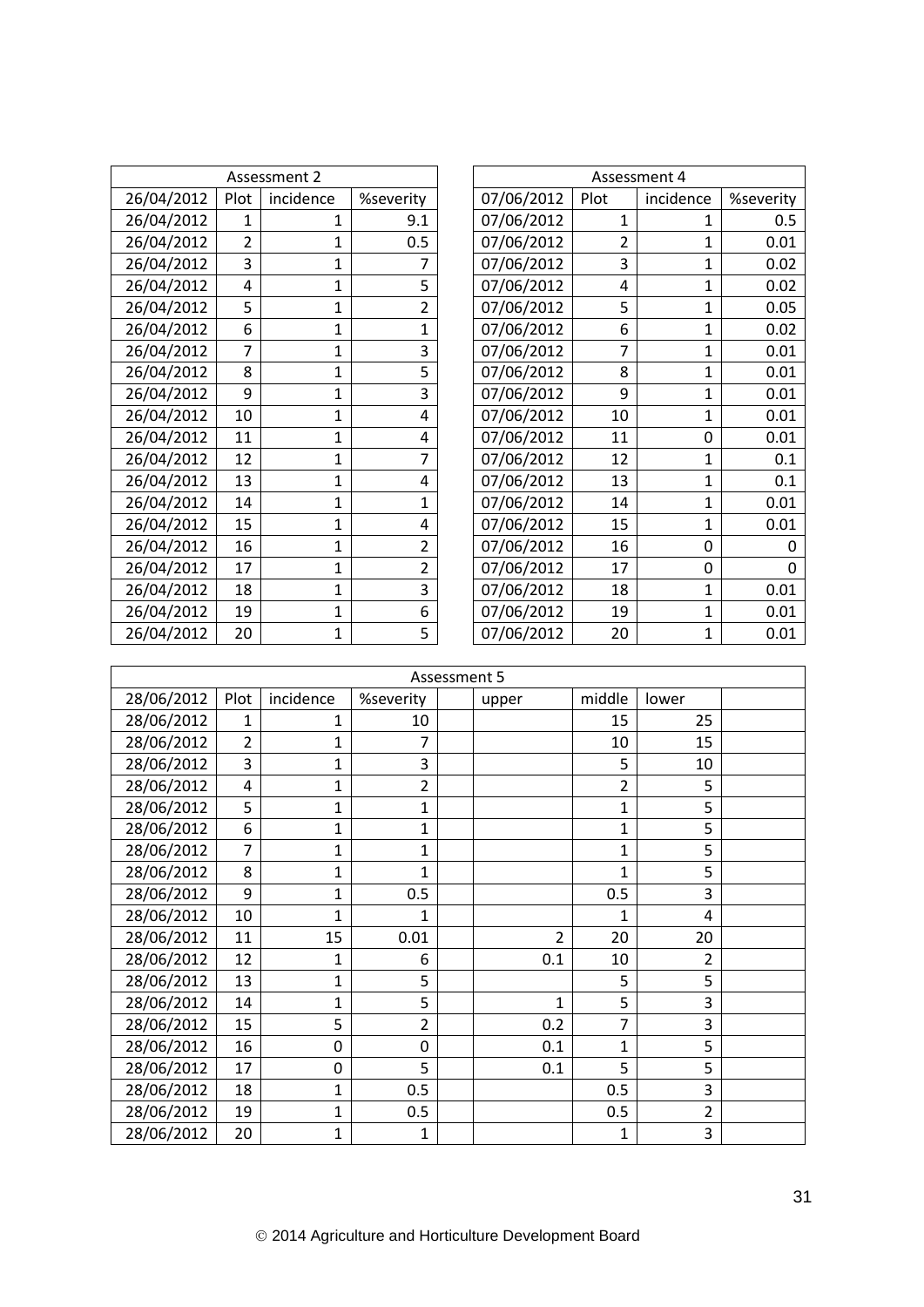|            |                | Assessment 6 |  |            |      | Assessment 7 |
|------------|----------------|--------------|--|------------|------|--------------|
| 09/08/2012 | Plot           | incidence    |  | 14/09/2012 | Plot | incidence    |
| 09/08/2012 | $\mathbf{1}$   | 0            |  | 14/09/2012 | 1    | 5            |
| 09/08/2012 | $\overline{2}$ | 0            |  | 14/09/2012 | 2    | 5            |
| 09/08/2012 | 3              | 0            |  | 14/09/2012 | 3    | 5            |
| 09/08/2012 | 4              | 0            |  | 14/09/2012 | 4    | 5            |
| 09/08/2012 | 5              | 0            |  | 14/09/2012 | 5    | 0 no plant   |
| 09/08/2012 | 6              | 0            |  | 14/09/2012 | 6    | 3            |
| 09/08/2012 | 7              | 0            |  | 14/09/2012 |      | 5            |
| 09/08/2012 | 8              | 0            |  | 14/09/2012 | 8    | 5            |
| 09/08/2012 | 9              | 0            |  | 14/09/2012 | 9    | 7            |
| 09/08/2012 | 10             | 0            |  | 14/09/2012 | 10   | 8            |
| 09/08/2012 | 11             | 0            |  | 14/09/2012 | 11   | 0 no plant   |
| 09/08/2012 | 12             | 0            |  | 14/09/2012 | 12   | 0 no plant   |
| 09/08/2012 | 13             | 0            |  | 14/09/2012 | 13   | 0 no plant   |
| 09/08/2012 | 14             | 0            |  | 14/09/2012 | 14   | 0 no plant   |
| 09/08/2012 | 15             | 0            |  | 14/09/2012 | 15   | 0 no plant   |
| 09/08/2012 | 16             | 0            |  | 14/09/2012 | 16   | 0 no plant   |
| 09/08/2012 | 17             | 0            |  | 14/09/2012 | 17   | 0 no plant   |
| 09/08/2012 | 18             | 0            |  | 14/09/2012 | 18   | 5            |
| 09/08/2012 | 19             | 0            |  | 14/09/2012 | 19   | 0 no plant   |
| 09/08/2012 | 20             | 0            |  | 14/09/2012 | 20   | 8            |

| Assessment 7 |      |            |   |  |  |  |  |  |  |
|--------------|------|------------|---|--|--|--|--|--|--|
| 14/09/2012   | Plot | incidence  |   |  |  |  |  |  |  |
| 14/09/2012   | 1    |            | 5 |  |  |  |  |  |  |
| 14/09/2012   | 2    |            | 5 |  |  |  |  |  |  |
| 14/09/2012   | 3    |            | 5 |  |  |  |  |  |  |
| 14/09/2012   | 4    |            | 5 |  |  |  |  |  |  |
| 14/09/2012   | 5    | 0 no plant |   |  |  |  |  |  |  |
| 14/09/2012   | 6    |            | 3 |  |  |  |  |  |  |
| 14/09/2012   | 7    |            | 5 |  |  |  |  |  |  |
| 14/09/2012   | 8    |            | 5 |  |  |  |  |  |  |
| 14/09/2012   | 9    |            | 7 |  |  |  |  |  |  |
| 14/09/2012   | 10   |            | 8 |  |  |  |  |  |  |
| 14/09/2012   | 11   | 0 no plant |   |  |  |  |  |  |  |
| 14/09/2012   | 12   | 0 no plant |   |  |  |  |  |  |  |
| 14/09/2012   | 13   | 0 no plant |   |  |  |  |  |  |  |
| 14/09/2012   | 14   | 0 no plant |   |  |  |  |  |  |  |
| 14/09/2012   | 15   | 0 no plant |   |  |  |  |  |  |  |
| 14/09/2012   | 16   | 0 no plant |   |  |  |  |  |  |  |
| 14/09/2012   | 17   | 0 no plant |   |  |  |  |  |  |  |
| 14/09/2012   | 18   |            | 5 |  |  |  |  |  |  |
| 14/09/2012   | 19   | 0 no plant |   |  |  |  |  |  |  |
| 14/09/2012   | 20   |            | 8 |  |  |  |  |  |  |
|              |      |            |   |  |  |  |  |  |  |

| Assessment 8 |                |                |           |  |                |        |                |  |  |
|--------------|----------------|----------------|-----------|--|----------------|--------|----------------|--|--|
|              |                |                |           |  |                |        |                |  |  |
| 26/09/2012   | Plot           | incidence      | %severity |  | upper          | middle | lower          |  |  |
| 26/09/2012   | 1              | 15             |           |  |                | 15     |                |  |  |
| 26/09/2012   | $\overline{2}$ | 5              |           |  | $\overline{2}$ | 5      | $\overline{7}$ |  |  |
| 26/09/2012   | 3              | 5              |           |  |                |        | 5              |  |  |
| 26/09/2012   | 4              | no plant       |           |  |                |        |                |  |  |
| 26/09/2012   | 5              | 10             |           |  | $\overline{2}$ | 10     | 10             |  |  |
| 26/09/2012   | 6              | 5              |           |  |                | 5      | 7              |  |  |
| 26/09/2012   | $\overline{7}$ | no plant       |           |  |                |        |                |  |  |
| 26/09/2012   | 8              | 20             |           |  |                | 20     |                |  |  |
| 26/09/2012   | 9              | no plant       |           |  |                |        |                |  |  |
| 26/09/2012   | 10             | 20             |           |  |                | 10     | 30             |  |  |
| 26/09/2012   | 11             | 5              |           |  |                | 5      | 10             |  |  |
| 26/09/2012   | 12             | 0 no plant     |           |  |                |        |                |  |  |
| 26/09/2012   | 13             | 0 no plant     |           |  |                |        |                |  |  |
| 26/09/2012   | 14             | 0 no plant     |           |  |                |        |                |  |  |
| 26/09/2012   | 15             | 0 no plant     |           |  |                |        |                |  |  |
| 26/09/2012   | 16             | 0 no plant     |           |  |                |        |                |  |  |
| 26/09/2012   | 17             | 0 no plant     |           |  |                |        |                |  |  |
| 26/09/2012   | 18             | 5              |           |  |                | 5      | 10             |  |  |
| 26/09/2012   | 19             | $\overline{2}$ |           |  |                | 5      |                |  |  |
| 26/09/2012   | 20             | 5              |           |  | 10             |        |                |  |  |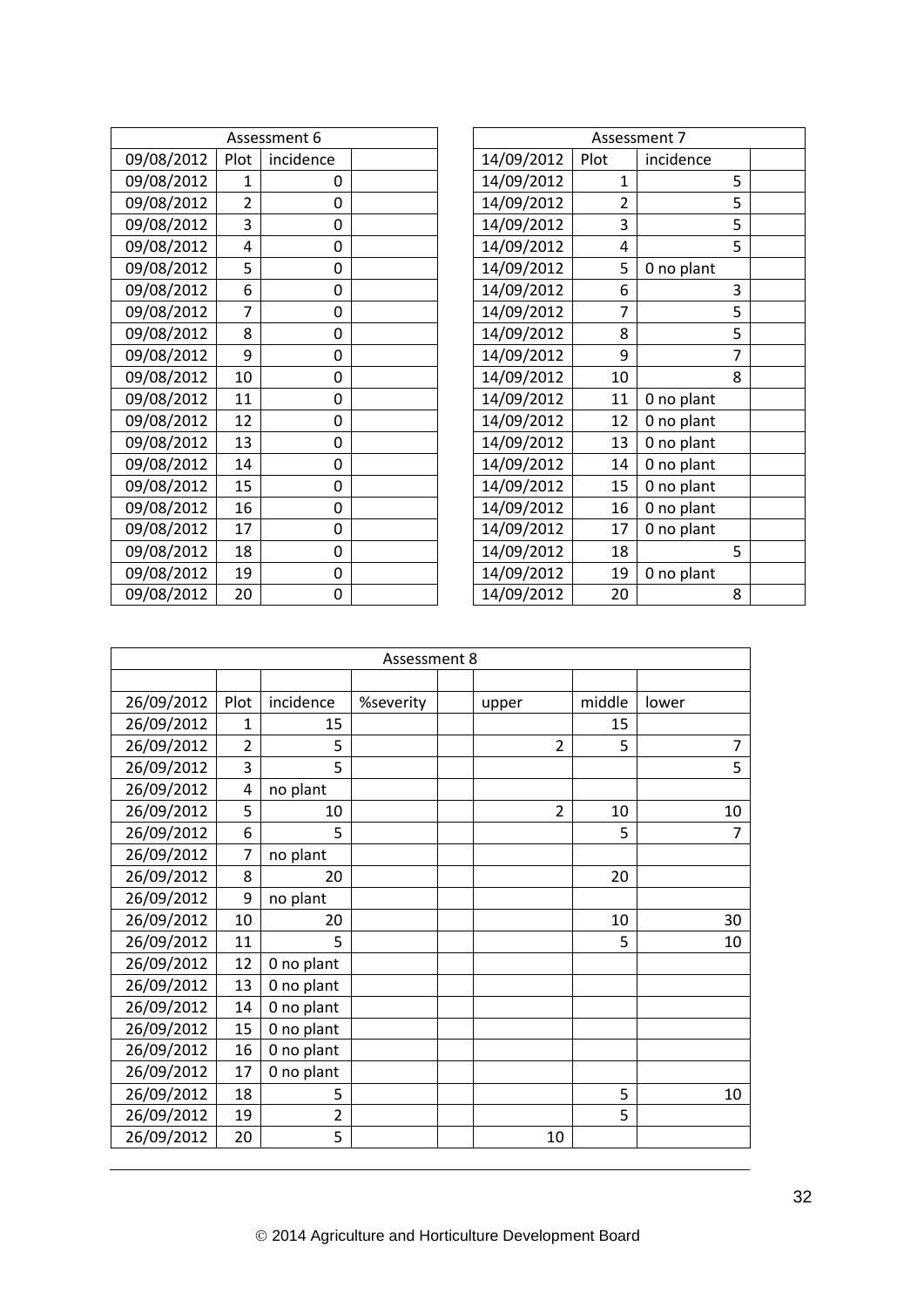| Assessment 9 |                |                |           |  |       |                |        |                |  |  |
|--------------|----------------|----------------|-----------|--|-------|----------------|--------|----------------|--|--|
|              | Plot           | incidence      | %severity |  | upper |                | middle | lower          |  |  |
| 12/10/2012   | $\mathbf{1}$   | 1              | 5         |  |       | 0              | 8      |                |  |  |
| 12/10/2012   | $\overline{2}$ | 1              | 10        |  |       | 5              | 15     | 10             |  |  |
| 12/10/2012   | 3              | 1              | 5         |  |       | $\overline{2}$ | 20     | 5              |  |  |
| 12/10/2012   | 4              | 0              | no plant  |  |       |                |        |                |  |  |
| 12/10/2012   | 5              | $\mathbf{1}$   | 5         |  |       | $\mathbf{1}$   | 10     | 5              |  |  |
| 12/10/2012   | 6              | 1              | 5         |  |       | 5              | 5      | 10             |  |  |
| 12/10/2012   | $\overline{7}$ | 0              | no plant  |  |       |                |        |                |  |  |
| 12/10/2012   | 8              | 0              | no plant  |  |       |                |        |                |  |  |
| 12/10/2012   | 9              | 0              | no plant  |  |       |                |        |                |  |  |
| 12/10/2012   | 10             | $\mathbf{1}$   | 10        |  |       | 1              | 20     | $\overline{2}$ |  |  |
| 12/10/2012   | 11             | $\mathbf{1}$   | 3         |  |       | 0              | 5      | 5              |  |  |
| 12/10/2012   | 12             | 0              | no plant  |  |       |                |        |                |  |  |
| 12/10/2012   | 13             | 0              | no plant  |  |       |                |        |                |  |  |
| 12/10/2012   | 14             | 0              | no plant  |  |       |                |        |                |  |  |
| 12/10/2012   | 15             | 0              | no plant  |  |       |                |        |                |  |  |
| 12/10/2012   | 16             | 0              | no plant  |  |       |                |        |                |  |  |
| 12/10/2012   | 17             | $\mathbf{1}$   | 5         |  |       | $\overline{2}$ | 10     | 5              |  |  |
| 12/10/2012   | 18             | $\mathbf{1}$   | 5         |  |       | 0              | 10     | 5              |  |  |
| 12/10/2012   | 19             | $\overline{1}$ | 5         |  |       | $\mathbf 0$    | 10     | 5              |  |  |
| 12/10/2012   | 20             | $\mathbf 0$    | no plant  |  |       |                |        |                |  |  |